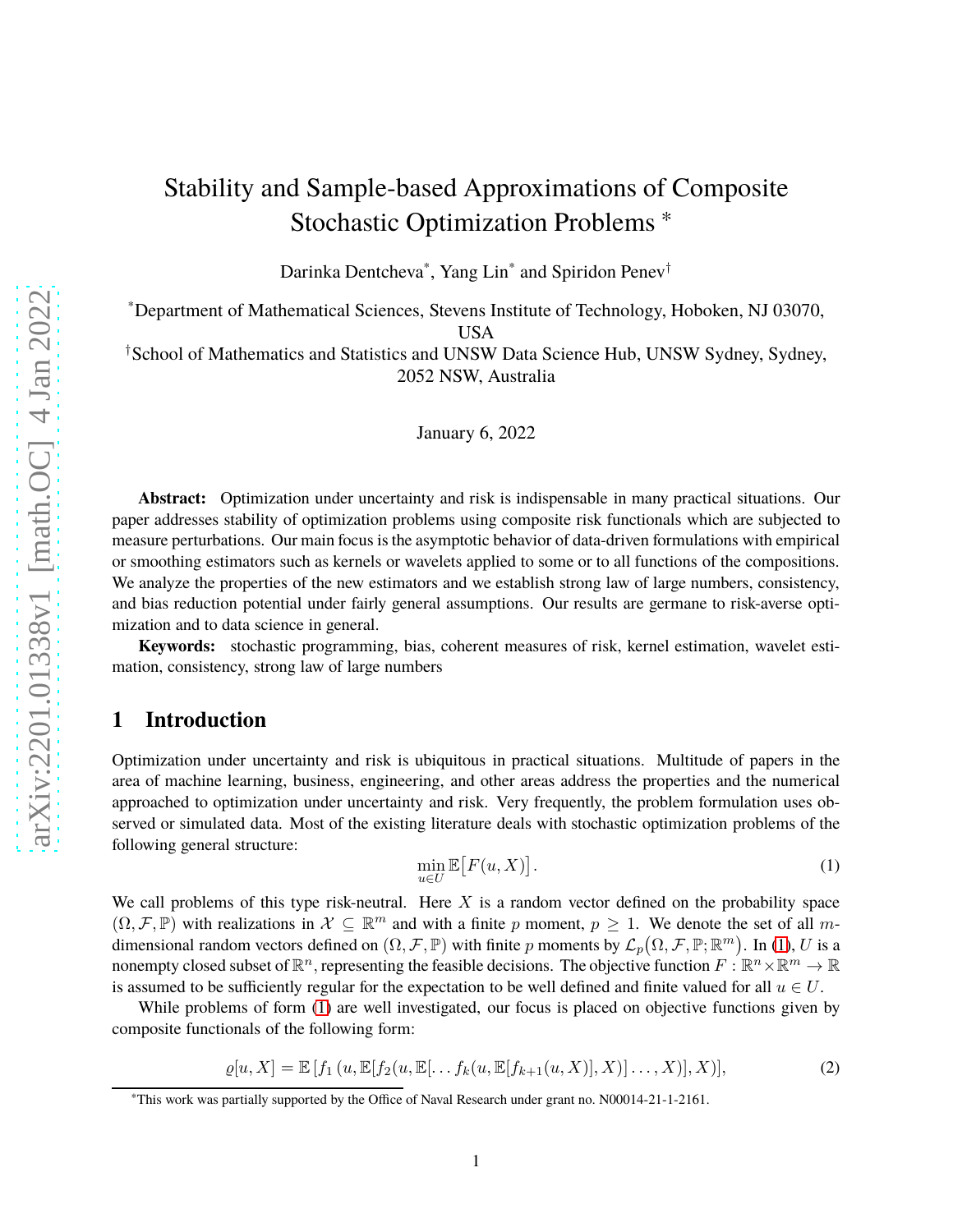where  $u$  is the decision vector and the random vector  $X$  comprises the random data. The vector functions  $f_j: \mathbb{R}^n \times \mathbb{R}^{m_j} \times \mathbb{R}^m \to \mathbb{R}^{m_{j-1}}, j = 1, \cdots, k$  with  $m_0 = 1$  and  $f_{k+1}: \mathbb{R}^n \times \mathbb{R}^m \to \mathbb{R}^{m_k}$  are assumed continuous with respect to the first argument. The probability measure induced by  $X$  is denoted by  $P$  and we assume throughout the paper that the functions  $f_j$ ,  $j = 1, ..., k + 1$  are P- integrable with respect to their last argument. The motivation for this structure comes from the fact that many coherent measures of risk may be cast in this form (c.f., [\[10\]](#page-24-0)). Recall that coherent measures of risk are functionals  $\varrho : \mathcal{L}_p((\Omega, \mathcal{F}, \mathbb{P}); \mathbb{R}) \to$  $\mathbb{R}\cup\{+\infty\}\cup\{-\infty\}$ , which are monotonic with respect to the P-a.s. order, convex, positively homogeneous, and satisfy  $\varrho(X + c) = \varrho(X) + c$  for all  $X \in \mathcal{L}_p((\Omega, \mathcal{F}, \mathbb{P}); \mathbb{R})$  and all constants c (see, e.g., [\[25,](#page-25-0) [35\]](#page-26-0).) Of course, we can estimate statistically only law-invariant measures of risk but we still keep the commonly accepted notation of  $\rho[u, X]$  instead of  $\rho[u, P]$ . Problems arising in machine learning deal with composite optimization as well (e.g., [\[1,](#page-24-1) [39\]](#page-26-1).) The composite structure allows more general point of view and may be of interest in its own right.

Suppose a sample  $X_1, X_2, \ldots, X_N$  of the random vector X is available. The most popular approach to problem [\(1\)](#page-0-0) is the sample average approximation (SAA), which suggests to solve the empirical counterpart of [\(1\)](#page-0-0) by minimizing  $\frac{1}{N} \sum_{i=1}^{N} F(u, X_i)$ . It is well-known that the optimal value of the SAA problem suffers from a downward bias. Statistical inference for sample-based problems using expectations and other statistical risk functionals which are linear in probability or of classical character (e.g., moment estimation) are thoroughly investigated in the literature.

Our goals are to extend the theory of stability of stochastic optimization problems with respect to measure perturbation to the case of composite functions, as well as to address some of the questions arising in sample-based composite functional optimization. First, we establish two results about qualitative stability with respect to general measure perturbation for optimization problems with objectives of form [\(2\)](#page-0-1). Further, we analyze the plug-in estimators and smoothed estimators with particular attention to kernel-based estimators. We identify conditions which allow us to establish consistency and strong law of large numbers for the optimal value and the optimal solutions of the sample-based problems. We also discuss the possibility to smooth only some parts of the composite functional. Finally, we analyze the bias of the empirical and the smoothed estimators in composite stochastic optimization problems. Special attention is paid to the riskaverse optimization problems, in which the composite functionals represent higher order coherent measures of risk.

While properties of smoothed estimators are widely investigated, their application to composite functionals in sample-based optimization problems brings new issues to the fore. We refer to the following work, which was essential to the developments of our analysis: [\[18,](#page-25-1) [30,](#page-26-2) [42,](#page-26-3) [36,](#page-26-4) [14,](#page-25-2) [17\]](#page-25-3). The empirical version of an optimization problem with composite objective is analyzed in [\[10\]](#page-24-0), where central limit theorems have been established. Another study addressing compositions of similar type is presented in [\[15\]](#page-25-4), where the asymptotics of certain specific composite problems are investigated. Related work is presented also in [\[21\]](#page-25-5). The study [\[28\]](#page-26-5) focuses on non-convex problems of composite nature which arise in machine learning and analyzes their consistency. We refer to [\[31\]](#page-26-6) and to [\[27\]](#page-25-6) for a comprehensive review on the asymptotic behavior of stochastic optimization problems; see also [\[33,](#page-26-7) [24,](#page-25-7) Pflug [at al. \(1998\),](#page-25-8) [11\]](#page-25-9). Variance and bias reduction are discussed in the context of two-stage problem in [\[32\]](#page-26-8). Kernel estimators applied to the data in the context of stochastic programming are analyzed in [\[20,](#page-25-10) [8\]](#page-24-2). A detailed analysis of stochastic average approximation models and associate statistical inference for sample-based optimization is contained in [\[35,](#page-26-0) Chapter 5]. Statistical estimation of some measures of risk is discussed in [\[23,](#page-25-11) [22,](#page-25-12) [38,](#page-26-9) [9,](#page-24-3) [12,](#page-25-13) [34,](#page-26-10) [35,](#page-26-0) [29,](#page-26-11) [26\]](#page-25-14).

In our earlier work [\[8\]](#page-24-2), we have proposed smooth estimators for the sampled data in optimization problem of form [\(1\)](#page-0-0). We have shown that the new formulations provide less biased estimation of the optimal value under certain assumptions while the standard error of the estimator remains controlled. These assumptions are satisfied for many problems arising in statistics and stochastic optimization such as regression models of various types, classification problems, portfolio optimization using average value-st-risk and others. Our experience with modern risk management problems shows that many of those problems exhibit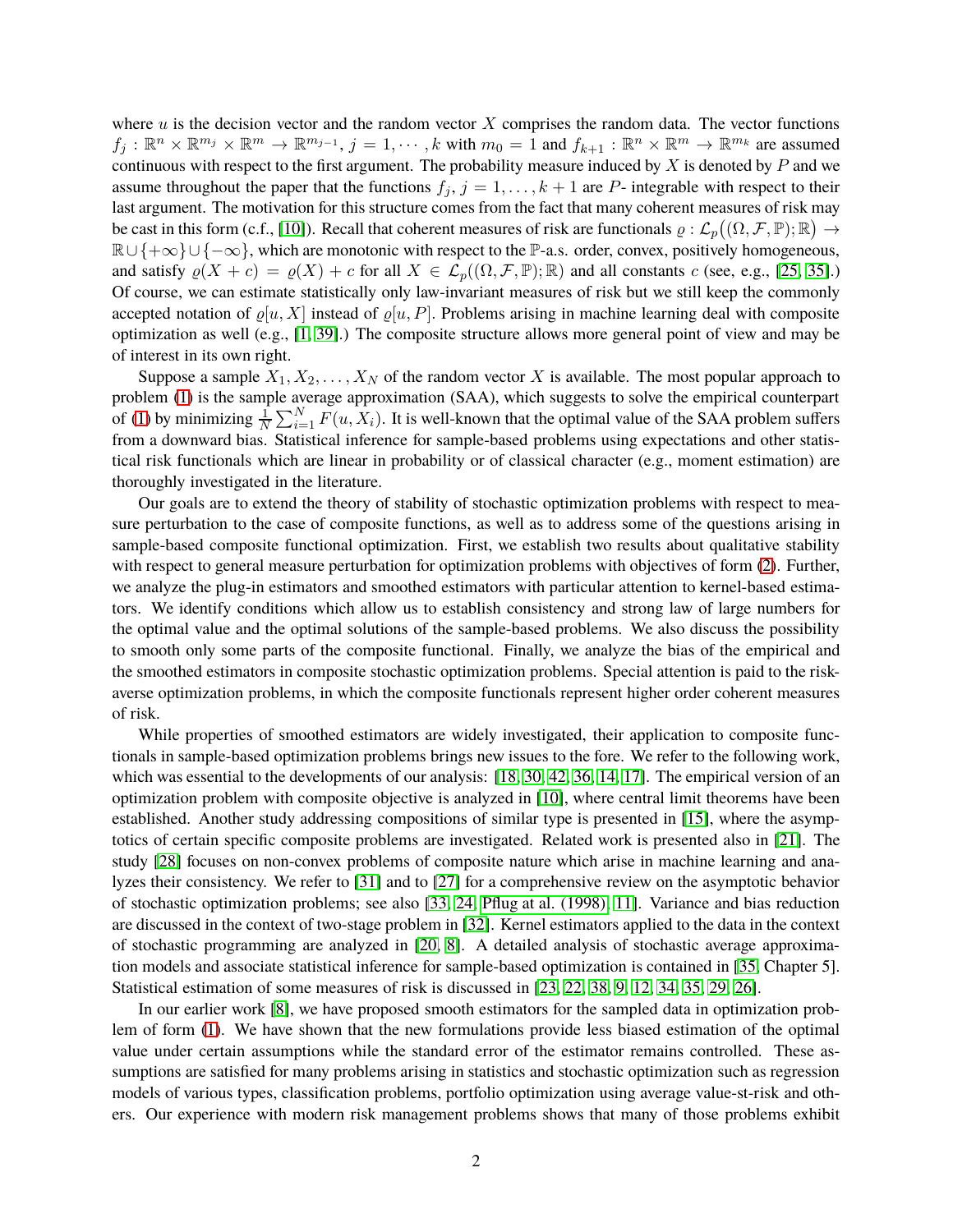downward bias, which diminishes very slowly, in fact, slower than in problems of form [\(1\)](#page-0-0). For composite functionals, the bias could still be significant at large sample sizes. As underestimating the riskiness in risk management might lead to substantial losses, it is of practical interest to reduce this bias. Realistic risk-averse decision problems usually depend on high-dimensional data, as well as high-dimensional decision vector  $u$ , and therefore, the minimization itself is computationally very demanding. Hence applying bias-reduction methods such as jackknife or bootstrap ([\[13\]](#page-25-15)) may be numerically very expensive.

Our paper is organized as follows. Section [2](#page-2-0) contains stability results for the optimal value and the optimal solutions of problems with objectives of form  $(2)$ , when the probability measure P is subjected to perturbations. Section [3](#page-7-0) discusses statistical estimators of composite functionals and of the sample-based optimization problems. Consistency analysis is discussed for the empirical and the smooth estimators, which include kernel-based and wavelet-based estimators. Section [4](#page-14-0) contains analysis of the bias and provides a comparison of the bias in empirical sample-based optimization and the bias in optimal value of the kernelbased and wavelet-based composite optimization problems. Section [5](#page-20-0) discussed the application of our results to coherent measures of risk in portfolio optimization. Numerical experiments are reported in Section [6.](#page-21-0)

## <span id="page-2-0"></span>**2 Stability of optimization problems with composite functionals with respect to measure perturbations**

The main object of our study are the optimization problem of the following form:

<span id="page-2-1"></span>
$$
\vartheta = \min_{u \in U} \varrho[u, X],\tag{3}
$$

where  $\varrho[u, X]$  is defined in [\(2\)](#page-0-1). The functions  $f_j$ ,  $j = 1, \dots, k$  are assumed continuous with respect to the first two arguments and  $f_{k+1}$  is assumed continuous with respect to the first argument. The set of optimal solutions in [\(3\)](#page-2-1) is denoted by  $S$ , e.g.,

$$
S = \{ u \in U : \varrho[u, X] = \vartheta \}.
$$

We assume throughout the paper that the set  $S$  is non-empty and bounded.

**Example 1.** Let the random returns of m securities be gathered in a random vector  $X$ . Our portfolio is given by a vector  $u$  representing the allocation of the available capital  $K$ . The set  $U$  stands for the restrictions on our potential allocations, e.g.,

$$
U = \{ u \in \mathbb{R}^m : \sum_{i=1}^m u_i = K, \ l_i \le u_i \le b_i \},\
$$

where  $l_i$  and  $u_i$  are lower and upper bounds, respectively, for the investment in the *i*-th security. We optimize a combination of the mean return with its mean-semi-deviation of order  $p \geq 1$  or with a higher order inverse measures of risk in order to determine our portfolio. For a random variable  $Y$ , representing losses the meansemi-deviation of order  $p \geq 1$  has the form

$$
\varrho_1[Y] = \mathbb{E}[Y] + \kappa \Big( \mathbb{E}\big[ \big( \max\{0, \mathbb{E}[Y] - Y\} \big)^p \big] \Big)^{\frac{1}{p}},
$$

where  $\kappa \in [0,1]$ . We define  $f_i: \mathbb{R}^m \times \mathbb{R} \times \mathbb{R}^m \to \mathbb{R}$ ,  $i = 1, 2$ , and  $f_3: \mathbb{R}^m \times \mathbb{R}^m \to \mathbb{R}$  as follows:

$$
f_1(u, \eta_1, x) = -\langle u, x \rangle + \kappa \eta_1^{\frac{1}{p}}, \quad f_2(u, \eta_2, x) = (\max\{0, \eta_2 - \langle u, x \rangle\})^p, \quad f_3(u, x) = -\langle u, x \rangle.
$$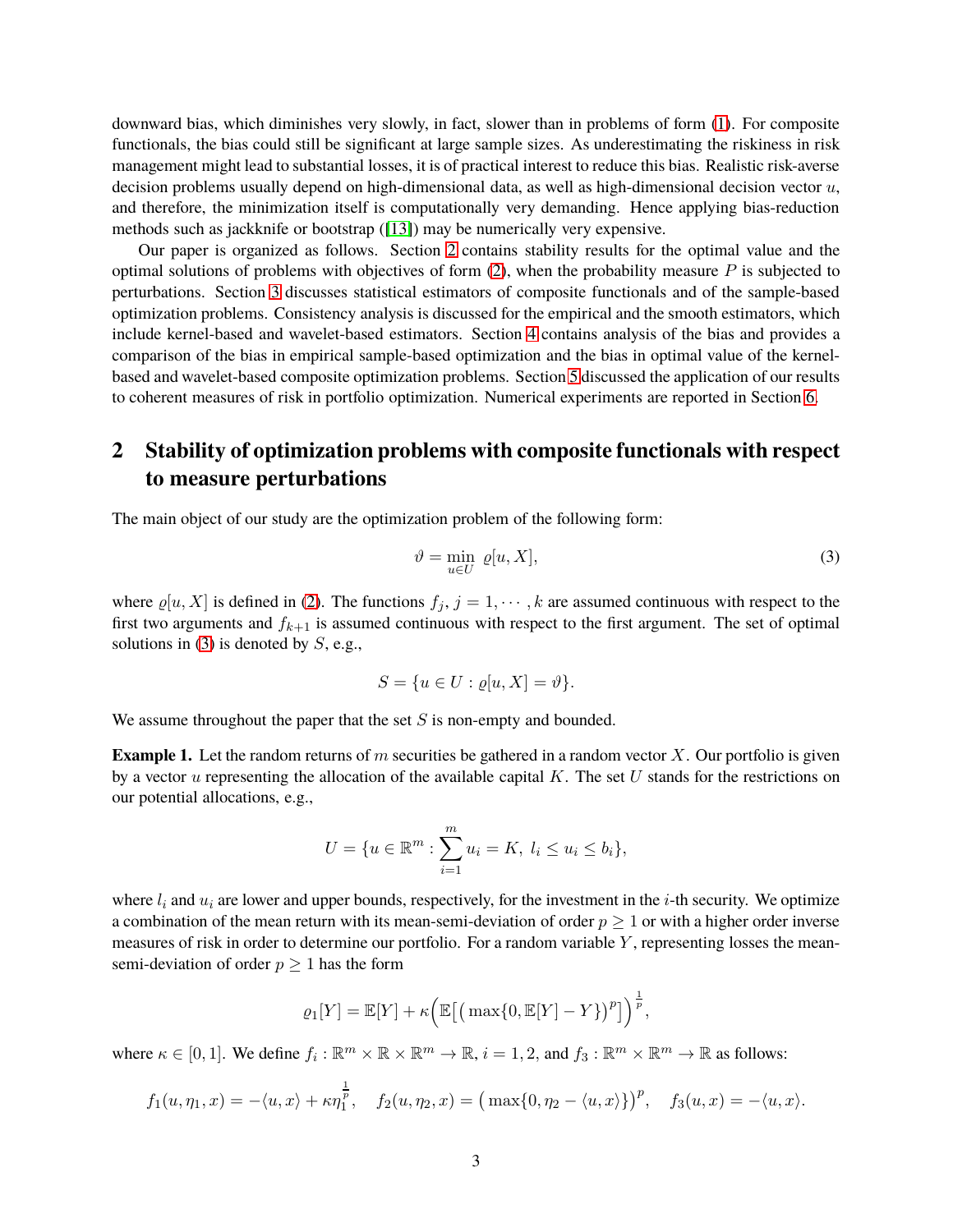Then the portfolio optimization problem has the form

<span id="page-3-1"></span>
$$
\min_{u \in U} \mathbb{E}\Big[f_1\Big(u, \mathbb{E}\big[f_2\big(u, \mathbb{E}[f_3(u, X)], X\big)\big], X\Big)\Big]
$$
\n(4)

This problem reduces to [\(1\)](#page-0-0) for  $p = 1$  but cannot be represented as an expected value optimization when  $p > 1$ . We note that the problem has a unique solution for  $p > 1$ , and, hence, the assumption about S is satisfied.

Another choice of risk control in portfolio optimization is the use of inverse measures of risk. Those measures have the following structure:

$$
\varrho[Y] = \min_{z \in \mathbb{R}} \left\{ z + \frac{1}{\alpha} [\mathbb{E}(\max(0, Y - z)^q)]^{1/q} \right\}.
$$

In a portfolio optimization problem, we minimize a convex combination of the higher order risk measure and the negative of the expected portfolio return. The functions  $f_1: \R^{m+1} \times \R^2 \times \R^m$  and  $f_2: \R^m \times \R^m \to \R^2$ are defined as follows:

$$
f_1(u, \eta, x) = (1 - \kappa)\eta_1 + \kappa(u_0 + \frac{1}{\alpha}\eta_2^{1/q}),
$$

$$
f_2(u, x) = \begin{pmatrix} -\langle x, u \rangle \\ [\max(0, -\langle x, u \rangle - u_0)]^q \end{pmatrix},
$$

where  $\eta = (\eta_1, \eta_2)$ . Here  $\kappa \in (0, 1)$  provides the weight of the risk measure in the objective. The new optimization problem has the form

<span id="page-3-0"></span>
$$
\min_{u \in U} \mathbb{E}\big[f_1(u, \mathbb{E}[f_2(u, z, X)], X\big)\big].\tag{5}
$$

Problem [\(5\)](#page-3-0) also reduces to [\(1\)](#page-0-0) for  $q = 1$  but cannot be represented as an expected value optimization when  $q > 1$ . It also has a unique solution for  $q > 1$ .

We shall study stability of the composite objective, the optimal value, and the optimal solution of problem [\(3\)](#page-2-1) when the measure  $P$  is subjected to perturbations which may be different at the different levels of nesting. The notation  $\mathcal{P}(\mathcal{X})$  stands for the set of probability measures on  $\mathcal{X}$ .

For two sets,  $A, B \subset \mathbb{R}^n$ , the one-sided distance of A to B is defined as follows:

$$
\mathsf{d}(A,B) = \sup_{x \in A} d(x,B) = \sup_{x \in A} \inf_{y \in B} ||x - y||.
$$

The Pompeiu-Hausdorff distance between the sets is defined as

$$
D(A, B) = \max \left\{ d(A, B), d(B, A) \right\}
$$

The following functions and sets will play a role in our discussion. For a measure  $Q \in \mathcal{P}(\mathcal{X})$ , we define

$$
\bar{f}_{j}^{Q}(u,\eta_{j}) = \int_{\mathcal{X}} f_{j}(u,\eta_{j},x) Q(dx), \quad j = 1, \cdots, k
$$
\n
$$
\bar{f}_{k+1}^{Q}(u) = \int_{\mathcal{X}} f_{k+1}(u,x) Q(dx)
$$
\n(6)

We fix a sufficiently large compact set U such that  $S \subset U \subset U$ . Further, we fix compact sets  $I_1 \subset$  $\mathbb{R}^{m_1}, \cdots, I_k \subset \mathbb{R}^{m_k}$  such that  $\bar{f}_{j+1}(\mathcal{U}, I_{j+1}) \subset \text{int}(I_j)$ ,  $j = 1, \cdots, k-1$ , and  $\bar{f}_{k+1}(\mathcal{U}) \subset \text{int}(I_k)$ ,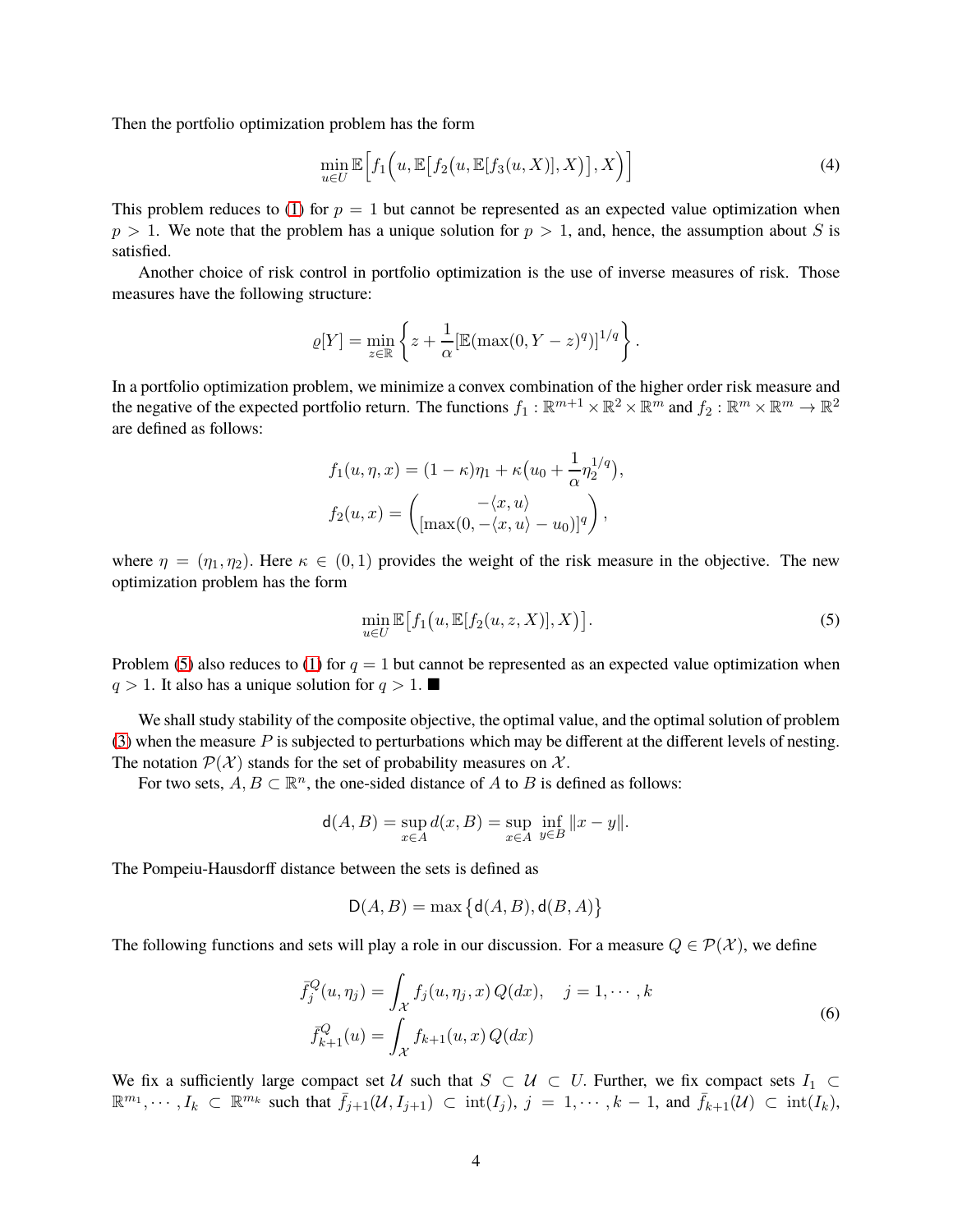where  $\text{int}(I_j)$  stands for the interior of  $I_j$ . Without loss of generality, we assume that U and  $I_j$ ,  $j = 1, \ldots$ are convex sets. We define the space:

$$
\mathcal{H} = \mathcal{C}_1(\mathcal{U} \times I_1) \times \mathcal{C}_{m_1}(\mathcal{U} \times I_2) \times \cdots \times \mathcal{C}_{m_{k-1}}(\mathcal{U} \times I_k) \times \mathcal{C}_{m_k}(\mathcal{U})
$$

where  $\mathcal{C}_{m_{j-1}}$  is the space of  $\mathbb{R}^{m_{j-1}}$ -valued continuous function on  $\mathcal{U}\times I_j$ , equipped with the supremum norm. The space H is equipped with the product norm. We define  $I = I_1 \times I_2 \times \cdots I_k$  and  $d = m_0 + m_1 + \cdots + m_k$ (recall  $m_0 = 1$ ). For all  $u \in \mathcal{U}$  and for all  $\eta = (\eta_1, \dots, \eta_k) \in I$  with  $\eta_j \in I_j$ ,  $j = 1, 2, \dots, k$ , we define

$$
\overline{\mathbf{f}}^{(Q^1..Q^{k+1})}(u,\eta) = (\overline{f}_1^{Q^1}(u,\eta_1), \overline{f}_2^{Q^2}(u,\eta_2), \cdots, \overline{f}_k^{Q^k}(u,\eta_k), \overline{f}_{k+1}^{Q^{k+1}}(u))^\top \mathbf{f}(u,\eta,x) = (f_1(u,\eta_1,x), f_2(u,\eta_2,x), \cdots, f_k(u,\eta_k,x), f_{k+1}(u,x))^\top
$$

If  $Q^j = Q$  for all  $j = 1, \ldots k + 1$ , we write  $\bar{\mathbf{f}}^Q$ .

Denoting the closed convex hull of  $\mathcal X$  by  $\text{conv}(\mathcal X)$ , we define the following set of functions.

$$
\mathfrak{F}_0 = \left\{ f_j(u, \eta_j, \cdot) : \text{conv}(\mathcal{X}) \to \mathbb{R}^{m_{j-1}}, f_{k+1}(u, \cdot) : \text{conv}(\mathcal{X}) \to \mathbb{R}^{m_k}, u \in \mathcal{U}, \eta_j \in I_j, j = 1, \dots, k \right\}
$$

The set  $\mathcal{P}(\mathcal{X})$  is equipped with the metric  $\beta_0(Q, \tilde{Q})$ , defined as follows:

$$
\beta_0(Q, \tilde{Q}) = \sup_{g \in \mathfrak{F}_0} \left| \int_{\mathcal{X}} g(x) dQ(x) - \int_{\mathcal{X}} g(x) d\tilde{Q}(x) \right| \tag{7}
$$

Additionally, we introduce two other sets of functions. The set of all Lipschitz-continuous and bounded functions on  $conv(\mathcal{X})$ :

$$
\mathfrak{F} = \{ g : \text{conv}(\mathcal{X}) \to \mathbb{R} : |g(x) - g(x')| \le ||x - x'||, \ \forall x, x' \in \text{conv}(\mathcal{X}), \ \sup_{x \in \text{conv}(\mathcal{X})} |g(x)| \le 1 \}.
$$

Here  $||x||$  is the Euclidean norm in  $\mathbb{R}^m$ . The respective metric  $\beta(Q, \tilde{Q})$  on  $\mathcal{P}(\mathcal{X})$  is defined as follows:

$$
\beta(Q, \tilde{Q}) = \sup_{g \in \mathfrak{F}} \left| \int_{\mathcal{X}} g(x) dQ(x) - \int_{\mathcal{X}} g(x) d\tilde{Q}(x) \right|
$$

It is well-known that  $\beta(Q, \tilde{Q})$  metrizes the weak convergence on  $\mathcal{P}(\mathcal{X})$ .

Given functions  $w_i : \mathbb{R}_+ \to \mathbb{R}_+$ ,  $i = 1, \dots, d$  such that  $\lim_{t \downarrow 0} w_i(t) = w_i(0) = 0$ , we introduce the class of functions  $\tilde{\mathfrak{F}}$  and the respective metric  $\tilde{\beta}$  as follows:

$$
\tilde{\mathfrak{F}} = \left\{ \mathbf{f}_i(u, \eta, \cdot) : \text{conv}(\mathcal{X}) \to \mathbb{R}, \quad u \in \mathcal{U}, \ \eta \in I, \ i = 1, \dots, d, : |\mathbf{f}_i(u, \eta, x) - \mathbf{f}_i(u, \eta, x')| \le w_i (||x - x'||), \ \forall x, x' \in \text{conv}(\mathcal{X}), \ i = 1, \dots, d \right\}
$$

$$
\tilde{\beta}(Q, \tilde{Q}) = \sup_{g \in \tilde{\mathfrak{F}}} \left| \int_{\mathcal{X}} g(x) Q(dx) - \int_{\mathcal{X}} g(x) \tilde{Q}(dx) \right|
$$

We note that  $\tilde{\mathfrak{F}}$  consists of real-valued functions that admit a given modulus of continuity. Observe that  $\mathfrak{F} \subset \tilde{\mathfrak{F}}$ entails that every sequence of measures converging with respect to  $\tilde{\beta}$  also converges with respect to  $\beta$ .

The set of all natural numbers is denoted by N. For a sequence of measures  $\{Q^j\}$  $\{y_N\}, j = 1, \ldots k+1,$  $N \in \mathbb{N}$ , the approximate (measure-perturbed) problems are defined as follows:

<span id="page-4-0"></span>
$$
\vartheta^{(Q_N^1...Q_N^{k+1})} = \min_{u \in U} \varrho^{(Q_N^1...Q_N^{k+1})}[u, X] \quad where
$$
  

$$
\varrho^{(Q_N^1...Q_N^{k+1})}[u, X] = \bar{f}_1^{Q_N^1}\Big(u, \bar{f}_2^{Q_N^2}(u, \dots, \bar{f}_k^{Q_N^k}(u, \bar{f}_{k+1}^{Q_N^{k+1}}(u))\dots)\Big),
$$
  

$$
S^{(Q_N^1...Q_N^{k+1})} = \{u \in U : \varrho^{(Q_N^1...Q_N^{k+1})}[u, X] = \vartheta^{(Q_N^1...Q_N^{k+1})}\}.
$$
  
(8)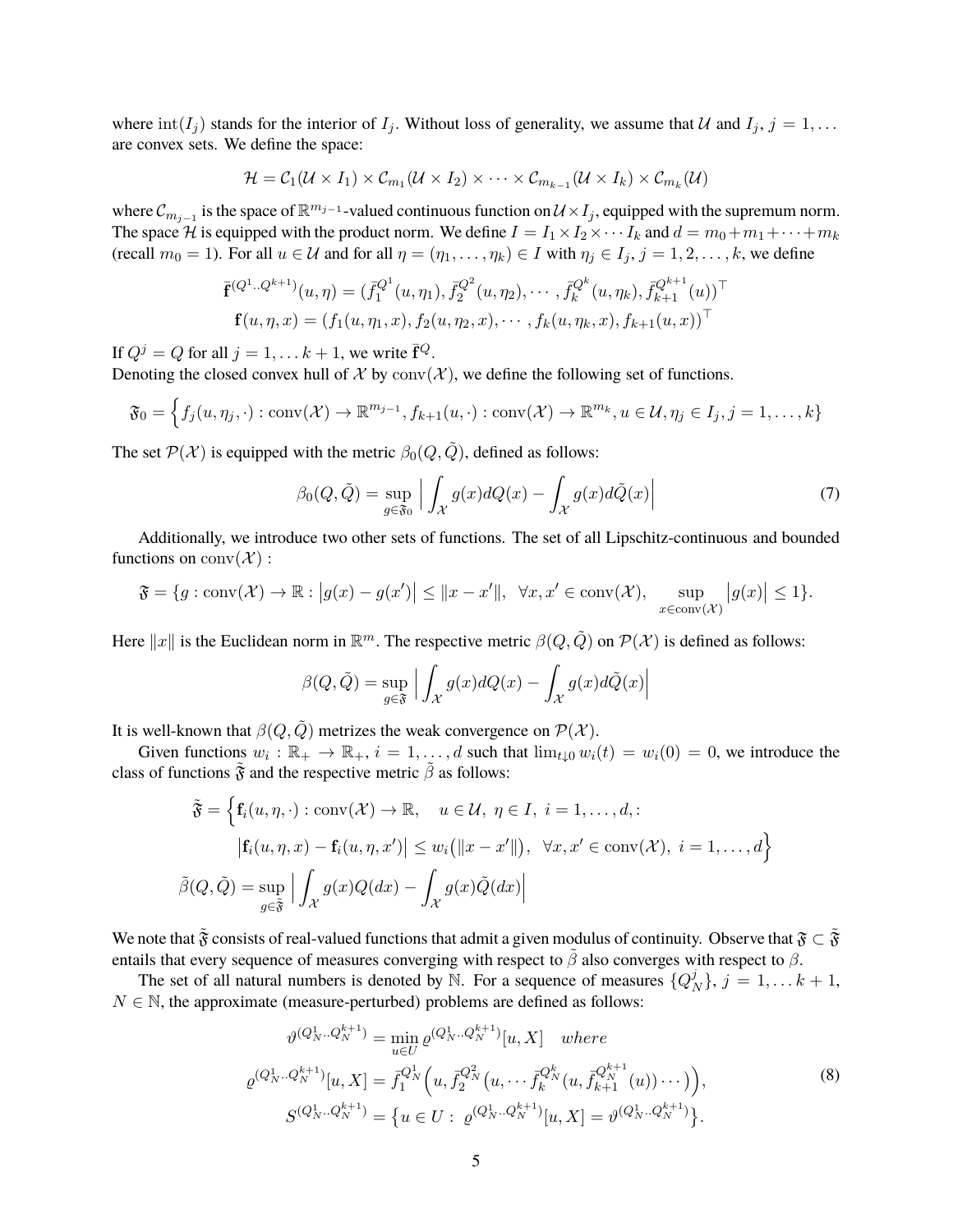**Assumption 2.** *Given a sequence of measures*  $\{Q_p^j\}$  $\{N_N\}$ , it holds  $S^{(Q_N^1..Q_N^{k+1})} \subset \mathcal{U}$  for  $N$  large enough.

<span id="page-5-1"></span>**Theorem 3.** Assume that the sequences of measures  $Q_N^j$ ,  $j=1,\ldots k+1$  are such that  $\lim_{N\to\infty}\beta_0(Q_N^j,P)=0$ **Theorem 3.** Assume that the sequences of measures  $\mathcal{Q}_N$ ,  $j = 1, \ldots n+1$  are such that  $\min_{N \to \infty} p_0 \in \mathcal{Q}_N$ <br>O for all  $j = 1, \ldots, k + 1$  and let Assumption 1 be satisfied for this approximation sequence. Then  $\varrho^{(Q_N^1..Q_N^{k+1})}[u,X] \xrightarrow[N\to\infty]{} \varrho[u,X]$  for every  $u \in \mathcal{U}$ ,  $\vartheta^{(Q_N^1..Q_N^{k+1})} \xrightarrow[N\to\infty]{} \vartheta$ , and  $d(S^{(Q_N^1..Q_N^{k+1})},S) \xrightarrow[N\to\infty]{} 0$ . Additionally, if problem [\(3\)](#page-2-1) has a unique solution  $\hat{u}$ , then the Pompeiu–Hausdorff distance  $\mathsf{D}\big(S^{(Q_N^1..Q_N^{k+1})},S\big)$ *converges to zero.*

*Proof.* We define the function  $h: \mathcal{U} \times I \to \mathbb{R}^d$  as follows.

<span id="page-5-2"></span>
$$
h^{(Q_N^1 \dots Q_N^{k+1})}(u,\eta) = \left(\bar{f}_1^{Q_N^1}(u,\eta_1), \bar{f}_2^{Q_N^2}(u,\eta_2), \dots, \bar{f}_k^{Q_N^k}(u,\eta_k), \bar{f}_{k+1}^{Q_N^{k+1}}(u)\right)^\top
$$
(9)

We have  $\lim_{N \to \infty} \sup_{1 \le j \le k+1} \beta(Q^j_N)$  $(N_N, P) = 0$ , which implies the uniform (w.r.to  $(u, \eta) \in \mathcal{U} \times I$ ) convergence of  $h^{(Q_N^1..Q_N^{k+1})}(u, \eta) \xrightarrow[N \to \infty]{}$  $\bar{\mathbf{f}}^P(u,\eta)$ , that is, the convergence of  $h^{(Q_N^1\ldots Q_N^{k+1})}(u,\eta)$  in the space H. The continuity of the functions  $f_j$ ,  $j = 1, \ldots k$  with respect to their second argument implies the uniform (w.r.to  $u \in U$ ) convergence of the composition

$$
\varrho^{(Q_N^1..Q_N^{k+1})}[u,X] = \bar{f}_1^{Q_N^1}\Big(u, \bar{f}_2^{Q_N^2}\big(u, \cdots \bar{f}_k^{Q_N^{k}}(u, \bar{f}_{k+1}^{Q_{N+1}^{k+1}}(u))\cdots\big)\Big) \xrightarrow[N \to \infty]{N \to \infty}
$$

$$
\bar{f}_1^P\Big(u, \bar{f}_2^P\big(u, \cdots \bar{f}_k^P(u, \bar{f}_{k+1}^P(u))\cdots\big)\Big) = \varrho[u, X].
$$

This shows the statement about the convergence of the composite risk functional for any fixed argument. Due to the assumptions, problems  $(3)$  and  $(8)$  have a non-empty solution sets for N sufficiently large and moreover the sets  $S^{(Q_N^1 \dots Q_N^{k+1})}$  are non-empty.

We define the functional  $\Psi : \mathcal{U} \times \mathcal{H} \to \mathbb{R}$  by setting

$$
\Psi(u,h) = h_1\Big(u, h_2\big(u, \cdots h_k(u, h_{k+1}(u))\cdots\big)\Big)
$$

For a given parameter  $h \in \mathcal{H}$ , we consider the optimization problem

<span id="page-5-0"></span>
$$
\min_{u \in \mathcal{U}} \Psi(u, h) \tag{10}
$$

and let  $S(h)$  stand for the set of optimal solutions of [\(10\)](#page-5-0). Under our assumptions, we have

$$
\vartheta = \min_{u \in \mathcal{U}} \Psi(u, \overline{\mathbf{f}}^P(u, \eta)) \quad \text{and} \quad \vartheta^{(Q_N^1 \dots Q_N^{k+1})} = \min_{u \in \mathcal{U}} \Psi(u, h^{(Q_N^1 \dots Q_N^{k+1})}(u, \eta)).
$$

We apply [\[2,](#page-24-4) Theorem 4.2.2] for the parameter value  $h = \bar{f}^P$ . Observe that  $\Psi(\cdot, \cdot)$  is continuous by the definition of  $\Psi$  and the compactness of  $U$ . Then the first two statements of [\[2,](#page-24-4) Theorem 4.2.2] imply that the mapping  $h \to \min_{u \in U} \Psi(u, h)$  is continuous. Since  $h^{(Q_N^1 \dots Q_N^{k+1})} \xrightarrow[N \to \infty]{}$  $\bar{\mathbf{f}}^P$ , we conclude that  $\vartheta^{(Q_N^1..Q_N^{k+1})} \longrightarrow \vartheta$ . Furthermore, statement (3) of [\[2,](#page-24-4) Theorem 4.2.2] holds as well, implying that the set- $N\rightarrow\infty$ valued mapping  $h \rightrightarrows S(h)$  is upper-semicontinuous at  $\bar{f}^P$ . This means that  $d(S(h^{(Q_N^1\ldots Q_N^{k+1})}), S(\bar{f}^P)) \xrightarrow[N \to \infty]{}$ 0 when  $h^{(Q_N^1..Q_N^{k+1})} \longrightarrow N \to \infty$  $\bar{\mathbf{f}}^P$ . Furthermore, when  $S(\bar{\mathbf{f}}^P)$  contains only one element,  $\hat{u}$ , then

$$
\mathsf D\big(S(h^{(Q^1_N..Q^{k+1}_N)}),S(\bar{\mathbf f}^P)\big)=\sup_{u\in S(h^{(Q^1_N..Q^{k+1}_N)})}\|u-\hat u\|= \mathsf d(S^{(Q^1_N..Q^{k+1}_N)},S).
$$

Thus, we infer the last claim of the theorem.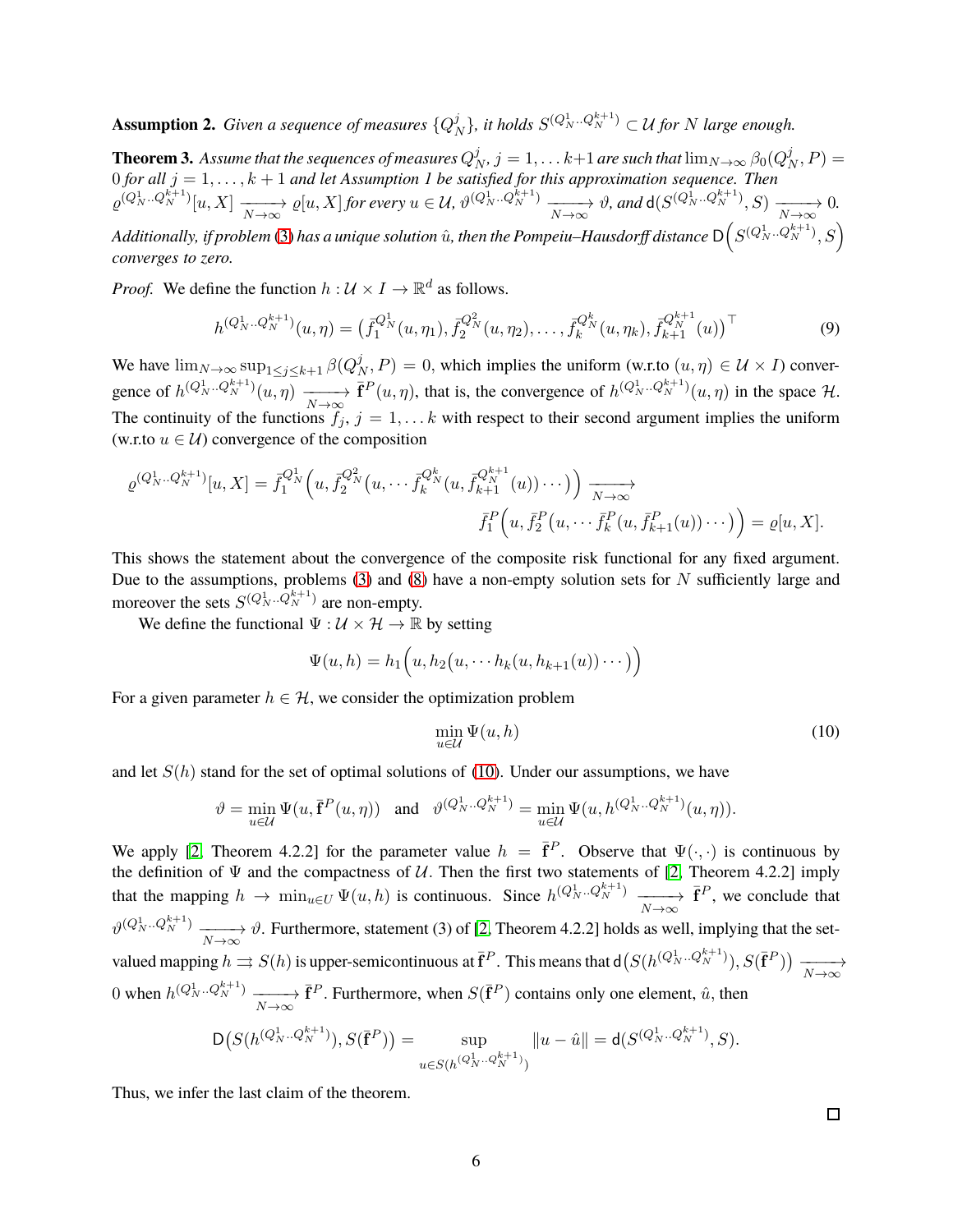Recall that the convergence  $d(S(h^{(Q_N^1\ldots Q_N^{k+1})}), S(\bar{f}^P)) \longrightarrow 0$  implies  $\limsup_{N\to\infty} S(h^{(Q_N^1\ldots Q_N^{k+1})}) \subseteq$ S, that is, all accumulation points of sequences  $u^N \in S(h^{(Q_N^1\ldots Q_N^{k+1})})$  belong to S. Note that all such sequences have accumulation points due to the boundedness of S.

<span id="page-6-0"></span>**Theorem 4.** Assume that the sequence of measures  $Q^j$  $j_{N}^{j}, j = 1, \ldots k + 1$  are such that  $Q_N^j \rightarrow P$  weakly as  $N \to \infty$  *and Assumption 1 holds. Suppose one of the following conditions:* 

- *(a) the functions*  $f_i(u, \eta_i, \cdot), j = 1, \cdots, k$  *and*  $f_{k+1}(u, \cdot)$  *belong to*  $\mathfrak{F}$  *for all*  $(u, \eta) \in U \times I$ *;*
- *(b) the functions*  $f_j(u, \eta_j, \cdot)$ ,  $j = 1, \dots, k$  *and*  $f_{k+1}(u, \cdot)$  *belong to*  $\tilde{\mathfrak{F}}$  *and, additionally, the sequences of measures* Q j  $\hat{y}_N^j$ ,  $j = 1, \ldots k + 1$  satisfy  $\lim_{N \to \infty} \int_{\mathcal{X}} ||x|| \ Q^j_N$  $\int_N^j (dx) = \int_{\mathcal{X}} ||x|| \ P(dx)$  with all integrals *being finite.*

*Then the conclusions of Theorem [3](#page-5-1) hold.*

*Proof.* We consider the case (a) first.

Since  $Q_N^j \to P$  weakly, we have  $\lim_{N \to \infty} \sup_{1 \le j \le k+1} \beta(Q_N^j)$  $\mathcal{L}_{N}^{j}$ ,  $P$ ) = 0. Since  $\mathfrak{F}_{0} \subset \mathfrak{F}$ , this implies  $\lim_{N\to\infty}\sup_{1\leq j\leq k+1}\beta_0(Q^j_N)$  $(N, P) = 0$ . The claim follows by Theorem [3.](#page-5-1)

Now, we turn to the case of condition (b).

It is well known that if a real-valued function, which is defined on a convex subset of a metric space, admits a modulus of continuity  $w$ , then  $w$  can be selected to be subadditive. Therefore, we shall assume without loss of generality that all functions  $w_\ell$ ,  $\ell = 1, \ldots, d$  are subadditive. We define  $\bar{w}(t) = \max_{1 \leq \ell \leq d} w_\ell(t)$  for all  $t \geq 0$ , which is a common modulus of continuity for all functions in  $\tilde{\mathfrak{F}}$ . The function  $\bar{w}(\cdot)$  is subadditive as well. Indeed, for any  $0 \leq s < t$ , we have

$$
\bar{w}(s+t) = \max_{1 \leq \ell \leq d} w_{\ell}(s+t) \leq \max_{1 \leq \ell \leq d} (w_{\ell}(s) + w_{\ell}(t)) \leq \max_{1 \leq \ell \leq d} w_{\ell}(s) + \max_{1 \leq \ell \leq d} w_{\ell}(t) = \bar{w}(s) + \bar{w}(t).
$$

Any subadditive modulus of continuity is continuous and has a sublinear growth, i.e., positive constants  $\alpha$ and β exist such that  $\bar{w}(t) \leq \alpha t + \beta$  for all  $t \geq 0$ . Indeed, continuity follows from subadditivity and the continuity of w at 0. For any positive integer s, we have  $\overline{w}(s) \leq \overline{w}(s-1) + \overline{w}(1) \leq \cdots s\overline{w}(1)$ . Then any  $r \geq 0$  can be represented as a sum of an integer s and a number  $\alpha \in [0, 1)$ . We obtain

$$
\overline{w}(r) \le \overline{w}(s) + \overline{w}(\alpha) \le s\overline{w}(1) + \overline{w}(\alpha) \le r\overline{w}(1) + \sup_{0 \le t \le 1} \overline{w}(t),
$$

which shows the claim with  $\alpha = \bar{w}(1) \geq 0$  and  $\beta = \sup_{0 \leq t \leq 1} \bar{w}(t)$ . This implies that for all pairs  $(j, i)$  with  $j = 1, \ldots k + 1, i = 1, \ldots m_{j-1}$  the following relation holds

$$
\int_{\mathcal{X}} |f_{j,i}(u,\eta_j,x)|Q_j(dx) \leq \int_{\mathcal{X}} |f_{j,i}(u,\eta_j,x) - f_{j,i}(u,\eta_j,\bar{x})|Q_j(dx) + f_{j,i}(u,\eta_j,\bar{x})
$$
\n
$$
\leq \int_{\mathcal{X}} \bar{w}(\|x-\bar{x}\|)Q_j(dx) + f_{j,i}(u,\eta_j,\bar{x}) \leq \int_{\mathcal{X}} (\alpha\|x-\bar{x}\|+\beta) Q_j(dx) + f_{j,i}(u,\eta_j,\bar{x})
$$
\n
$$
\leq \alpha \int_{\mathcal{X}} \|x\|Q_j(dx) + \alpha \|\bar{x}\| + \beta + f_{j,i}(u,\eta_j,\bar{x}) < \infty.
$$

Here  $\bar{x} \in \mathcal{X}$  is an arbitrary fixed point. Analogously, for all  $i = 1, \dots m_k$ 

$$
\int_{\mathcal{X}} |f_{k+1}(u,x)|Q_{k+1}(dx) \leq \alpha \int_{\mathcal{X}} ||x||Q_{k+1}(dx) + \alpha ||\bar{x}|| + \beta + f_{k+1,i}(u,\eta_{j},\bar{x}) \leq \infty.
$$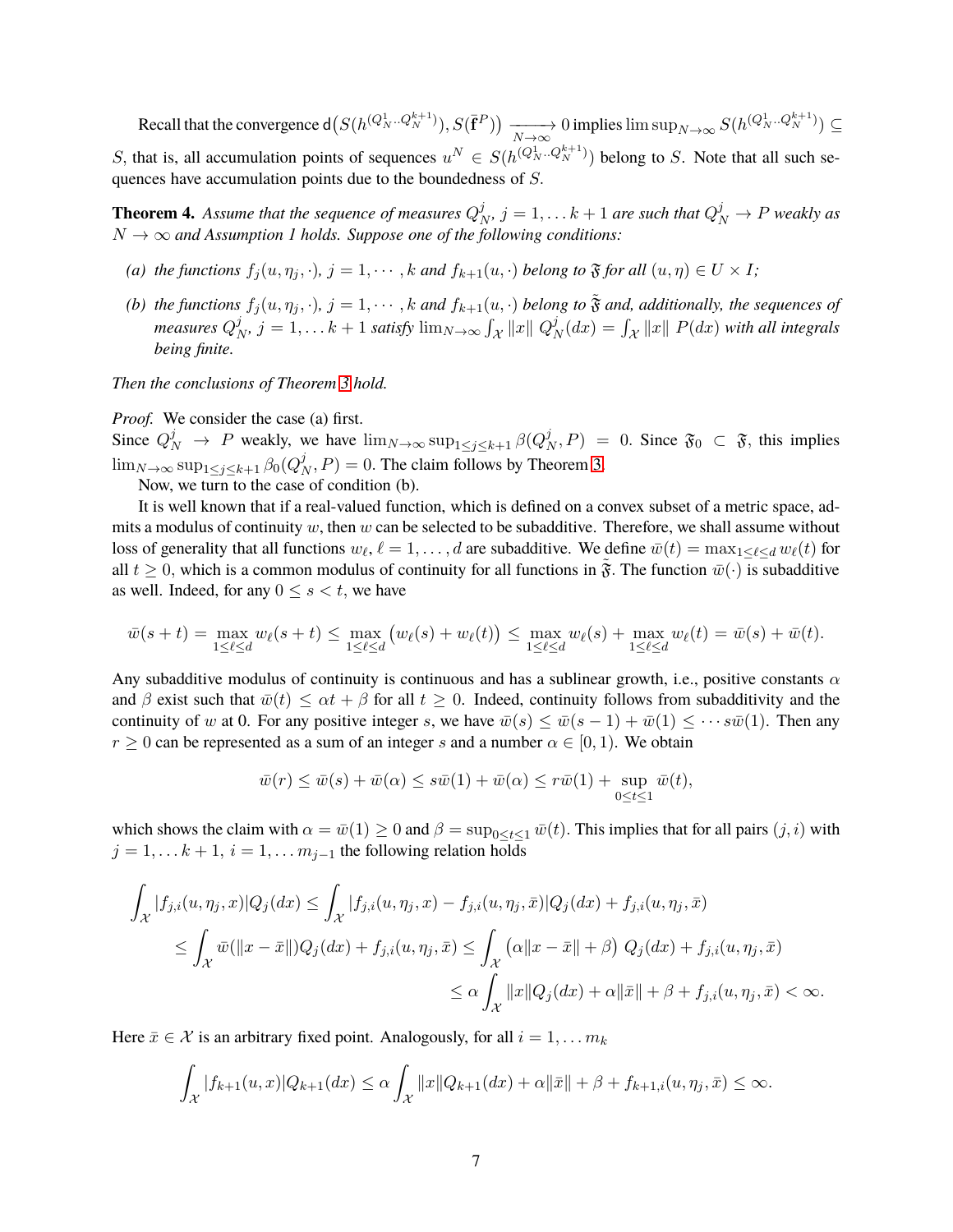The argument also shows that all functions in  $\tilde{\mathfrak{F}}$  as well as  $\bar{w}(\cdot)$  are bounded by the following function:

$$
G(x) = \alpha \|x\| + b,
$$

where  $b = \alpha ||\bar{x}|| + \beta + \sup_{u \in \mathcal{U}, \eta \in I, i = 1, \dots d} \mathbf{f}_i(u, \eta, \bar{x}).$  Since  $Q_I^j$  $N<sub>N</sub>$  converge to P for  $j = 1, \ldots k + 1$ , the set of measures  $\{P, Q_N^j, N \in \mathbb{N}, j = 1, \dots k + 1\}$  are uniformly tight by [\[5,](#page-24-5) Proposition 9.3.4]. Therefore, for every  $\delta > 0$ , let  $\mathcal{K}_\delta \subset \mathbb{R}^m$  be a compact set such that  $P(\mathcal{K}_\delta) \geq 1 - \delta$  and  $Q_I^j$  $\frac{j}{N}(\mathcal{K}_{\delta}) \geq 1 - \delta$  for all  $N \in \mathbb{N}$ . This means that

$$
\lim_{r \to \infty} \sup_{j=1,\dots,k+1, \ N \in \mathbb{N}} \int_{\|x\| > r} b \ Q_N^j(dx) = 0.
$$

Now, we obtain the following:

$$
\begin{aligned} &\lim_{r\to\infty}\sup_{j=1,\ldots,k+1,\ N\in\mathbb N}\sup_{g\in\widetilde{\mathfrak{F}}}\int_{\|x\|>r}|g(x)|\ Q_N^j(dx)\\ &\leq \lim_{r\to\infty}\sup_{j=1,\ldots,k+1,\ N\in\mathbb N}\int_{\|x\|>r}\alpha\|x\|\ Q_N^j(dx)+\lim_{r\to\infty}\sup_{j=1,\ldots,k+1,\ N\in\mathbb N}\int_{\|x\|>r}b\ Q_N^j(dx)\\ &=\lim_{r\to\infty}\sup_{j=1,\ldots,k+1,\ N\in\mathbb N}\int_{\|x\|>r}\alpha\|x\|\ Q_N^j(dx) \end{aligned}
$$

Since  $\lim_{N\to\infty} \int_{\mathcal{X}} ||x|| Q_I^j$  $\int_N^j (dx) = \int_{\mathcal{X}} \|x\| P(dx)$  by assumption and  $\lim_{N \to \infty} \int_{\|x\| \leq r} \|x\| Q_N^j$  $\frac{J}{N}(dx) =$  $\int_{\|x\| \le r} \|x\| P(dx)$  by the weak convergence of measures, we obtain

$$
\lim_{N \to \infty} \int_{\|x\| > r} \|x\| Q_N^j(dx) = \int_{\|x\| > r} \|x\| P(dx)
$$

for all r such that  $P(||x|| = r) = 0$ . Since  $\lim_{r\to\infty} \int_{||x||>r} \alpha ||x|| P(dx) = 0$ , we infer that  $N_0 \in \mathbb{N}$  exists such that  $\lim_{r\to\infty} \sup_{j=1,\dots,k+1,\ N>N_0} \int_{\|x\|>r} \alpha \|x\| \ Q^j_N$  $N(N) = 0$ . This implies

<span id="page-7-1"></span>
$$
\lim_{r\to\infty}\sup_{j=1,\ldots,k+1,\;N\in\mathbb{N}}\int_{\|x\|>r}\alpha\|x\|\;Q^j_N(dx)=0,
$$

which entails that  $\tilde{\mathfrak{F}}$  is a P-uniformity class and  $\lim_{N\to\infty}\sup_{1\leq j\leq k+1}\tilde{\beta}(Q^j_N)$  $(N_N, P) = 0$ . Now, the claim of the theorem follows by the same line of arguments as in Theorem [3.](#page-5-1) □

## <span id="page-7-0"></span>**3 Estimation of Composite Functionals**

We shall consider several statistical estimators of the composite risk functional, the optimal value, and the optimal solution of problem [\(3\)](#page-2-1). Given independent and identically distributed  $X_1, X_2, ...$  realizations of  $\overline{X}$ ,  $\overline{X} = \{X_i\}_{i=1}^{\infty}$ , the convergence for almost all is understood with respect to the product probability  $P^{\infty} = P \times P \dots$ 

#### **3.1 Empirical estimators**

The empirical estimator of the composite risk functional is the following

$$
\sum_{i_0=1}^N \frac{1}{N} \Big[ f_1\Big(u, \sum_{i_1=1}^N \frac{1}{N} \big[ f_2\big(u, \sum_{i_2=1}^N \frac{1}{N} \big[ \cdots f_k\big(u, \sum_{i_k=1}^N \frac{1}{N} f_{k+1}(u, X_{i_k}), X_{i_{k-1}}\big] \big] \cdots, X_{i_1} \big) \Big], X_{i_0} \Big) \Big] \tag{11}
$$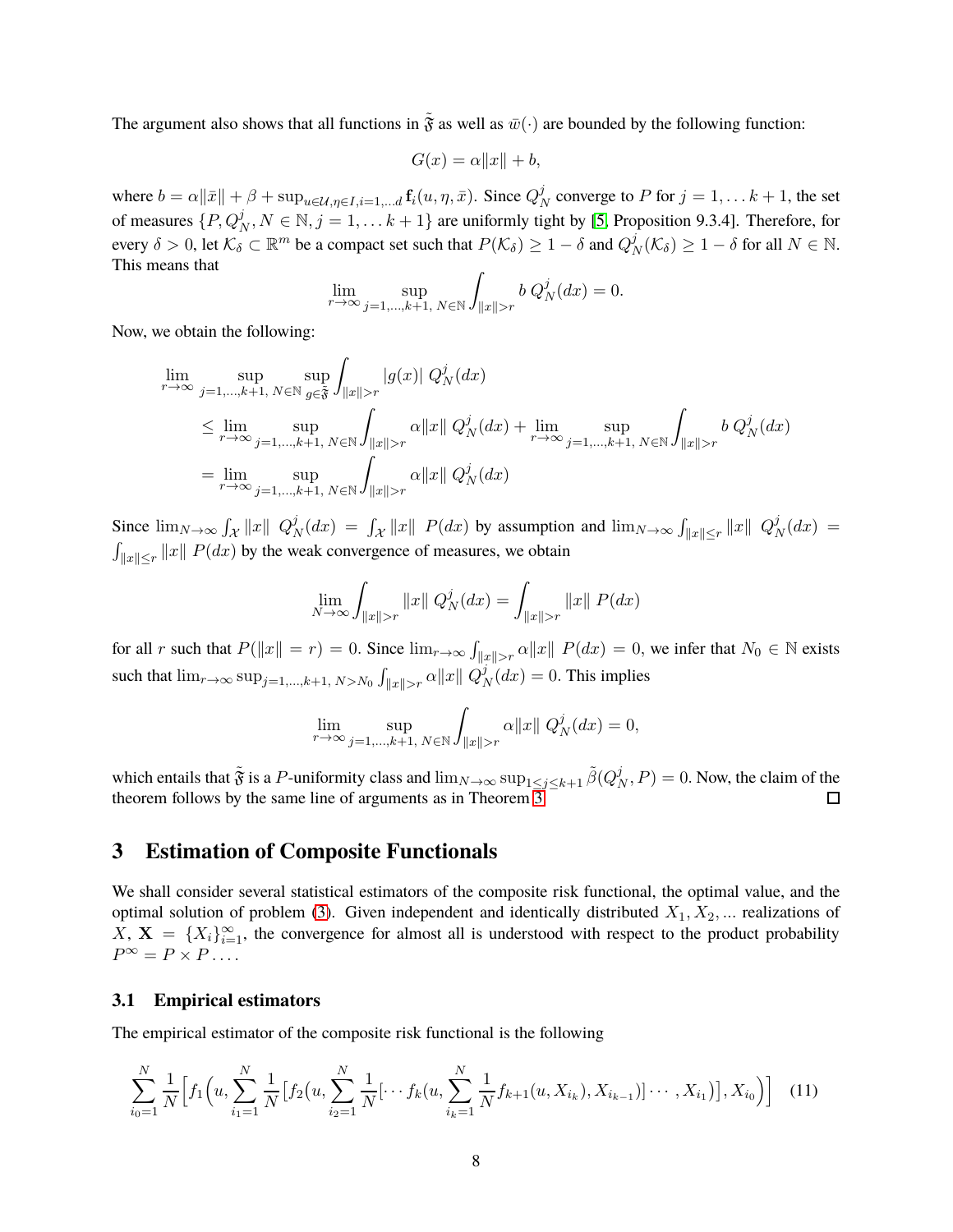In our setting, it is not justified to speak about sample average approximation because the objective is not representable as the expected value of a single function. That is why we call problem [\(8\)](#page-4-0) for  $Q_N^j = P_N$  for all  $j = 1, \ldots k + 1$  *empirical composite optimization* problem. We emphasize that we use *the entire sample* for the estimation of each expected value at every level.

We show the consistency of the empirical estimators under weaker assumptions than those in the previous section. We use  $\varrho_E^{(N)}$  $E^{(N)}[u, X]$  for the empirical estimator in formula [\(11\)](#page-7-1) and  $\vartheta_E^{(N)}$  $E^{(N)}$ , and  $S_E^{(N)}$  $E^{(IV)}$  for the corresponding optimal value and optimal solutions in problem [\(8\)](#page-4-0) when  $Q_N^j = P_N$ .

<span id="page-8-0"></span>**Proposition 5.** *Suppose Assumption 1 holds for*  $Q_N^j = P_N$  *for all*  $j = 1, \ldots k + 1$ *. Assume*  $f_j(u, \eta_j, \cdot)$ *,*  $j = 1, \ldots, k$ , and  $f_{k+1}(u, \cdot)$  are uniformly bounded for all  $u \in U$  and for all  $\eta_j \in I_j$  by a P-integrable  $f$ unction  $g_j: \mathbb{R}^m \to \mathbb{R}$ , i.e.,  $\|f_j(u, \eta_j, x)\| \leq g_j(x)$  and  $\|f_{k+1}(u, x)\| \leq g_{k+1}(x)$  *for all*  $x \in \mathcal{X}$ . Then  $\varrho^{(N)}_E$  $\mathcal{L}_{E}^{(N)}[u, X] \xrightarrow[N \to \infty]{a.s.} \varrho[u, X]$  for every  $u \in \mathcal{U}, \vartheta_{E}^{(N)}$  $\stackrel{(N)}{E} \xrightarrow[N \to \infty]{a.s.} \vartheta$ , and  $\mathsf{d}(S_E^{(N)})$  $E^{(N)}, S) \xrightarrow[N \to \infty]{a.s.} 0.$  Additionally, if *problem* [\(3\)](#page-2-1) has a unique solution  $\hat{u}$ , then  $\mathsf{D}(S_{E}^{(N)})$  $_{E}^{(N)}, S) \xrightarrow[N \to \infty]{a.s.} 0 \text{ as well.}$ 

*Proof.* We define a function  $g: \mathcal{X} \to \mathbb{R}$  by setting  $g(x) = \max\{g_1(x), \ldots, g_{k+1}(x)\}$   $x \in \mathcal{X}$ . It is an integrable function bounding uniformly the set of functions  $\mathfrak{F}_0$ , which entails that  $\mathfrak{F}_0$  is a Glivenko-Cantelli  $\frac{1}{N} \sum_{i=1}^{N} \bar{\mathbf{f}}_i(u, \eta, X_i)$  for all  $i = 1, \dots, d$ . We class. We define the perturbation  $h^{P_N}$  by setting  $h_i^{P_N} = \frac{1}{N}$ use  $h^{P_N}$  as the perturbation defined in [\(9\)](#page-5-2) and proceed with the same line of arguments as in the proof of Theorem [3](#page-5-1) with the additional invocation of the continuous mapping theorem. □

Under these assumptions every solution of problem [\(8\)](#page-4-0) is a strongly consistent estimator of the true solution.

#### **3.2 Smoothed estimators by convolutions**

We consider the smoothed estimators that are obtained by applying a convolution with a measure  $\mu_N$  to the empirical measure  $P_N$  associated with the sample at hand. In [\[18\]](#page-25-1), the notion of proper approximate convolutional identity is introduced. This is a sequence of measures  $\{\mu_N\}_{N=1}^{\infty}$ , independent of  $P_N$ , such that  $\mu_N$  converge weakly to the point mass  $\delta(0)$  when  $N \to \infty$  and for every  $a > 0$ ,  $\lim_{N \to \infty} |\mu_N| (\mathbb{R}^m \setminus \mathbb{R}^N)$  $[-a, a]^m$ ) = 0, with  $|\mu_N|$  denoting the total variation of  $\mu_N$ .

We augment these conditions by assuming the following.

**Assumption 6.** *The sequence of measures*  $\{\mu_N\}$  *are independent of*  $P_N$ *, normalized*  $(\mu_N(\mathbb{R}^m) = 1)$ *, and satisfying*

- $\{\mu_N\}$  *converges weakly to the point mass*  $\delta(0)$  *when*  $N \to \infty$ *;*
- $\int_{\mathbb{R}^m} ||z|| d\mu_N(z)$  *is finite and*  $\lim_{r \to \infty} \lim_{N \to \infty}$  $\int_{\mathbb{R}^m:||z||>r} ||z|| d\mu_N(z) = 0.$

This assumption is satisfied, if for example all  $\mu_N$  have bounded support, or have densities  $d(z)$  with respect to the Lebesque measure, with tails satisfying  $d(z) \leq 1/||z||^{1+\epsilon}$  for some  $\varepsilon > 0$ . The smooth estimator for the expectation of a function  $g : \mathbb{R}^m \to \mathbb{R}$  is defined as follows:

$$
[P_N * \mu_N]g(X) = \frac{1}{N} \sum_{i=1}^N \int_{\mathbb{R}^m} g(X_i + z) d\mu_N(z).
$$
 (12)

A special case is given by a kernel estimator of form:

$$
\frac{1}{N h_N^m} \sum_{i=1}^N \int_{\mathbb{R}^m} g(x) K\left(\frac{x - X_i}{h_N}\right) dx,
$$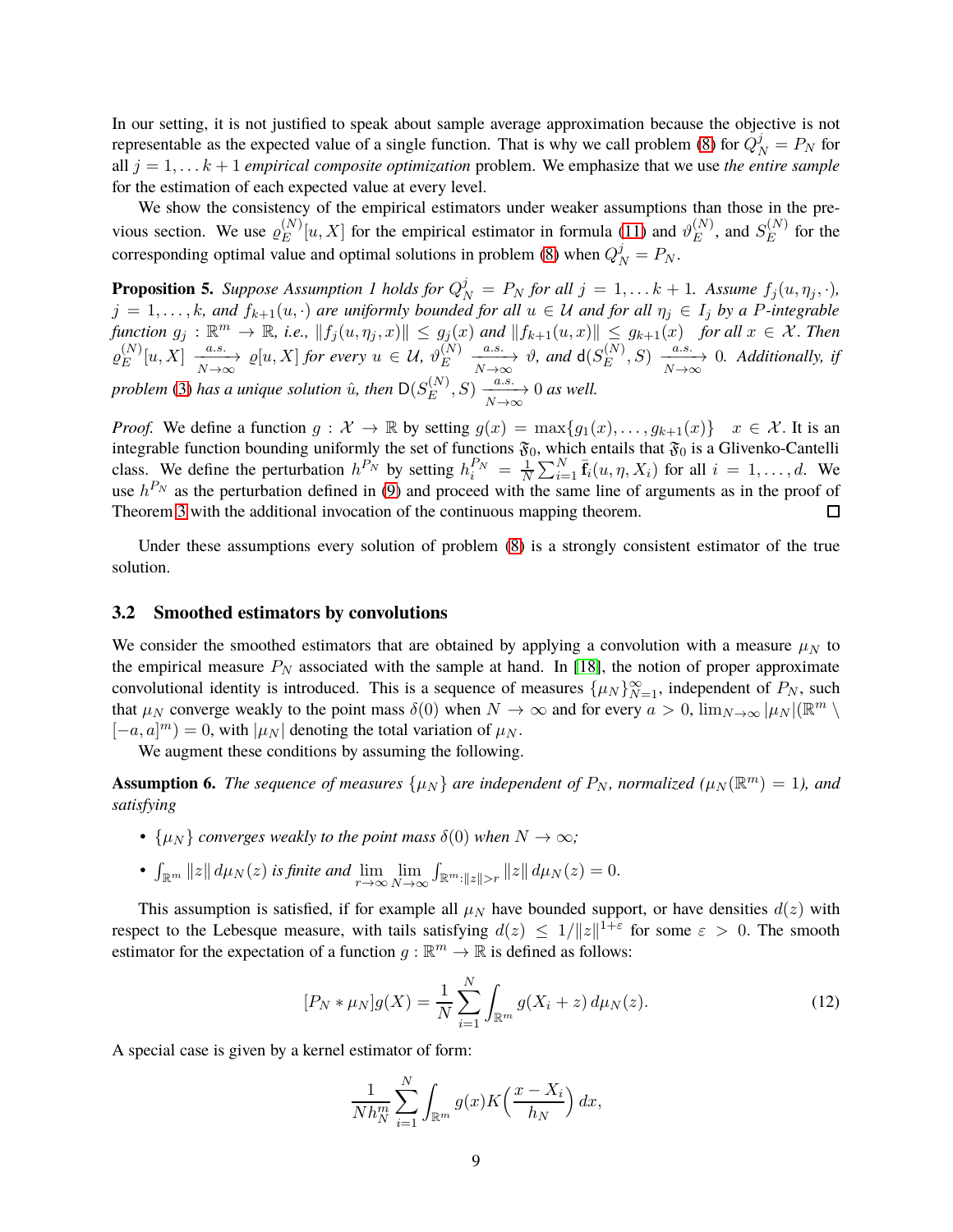where K is a m-dimensional density function with respect to the Lebesgue measure and  $h<sub>N</sub> > 0$  is a smoothing parameter such that  $\lim_{N\to\infty} h_N = 0$ . We have  $d\mu_N(x) = \frac{1}{h_N^m} K\left(\frac{x}{h_N}\right)$  $h_N$  $\big) dx.$ 

The estimators  $\mu_N$  may take more general form than the kernel estimator just defined for illustration (cf. [\[37,](#page-26-12) [17\]](#page-25-3)). We also do not need to apply the convolution to all levels of nesting but we always use *all* observations at every level of nesting.

When using kernels, we shall assume the following properties.

- (k1) The kernel K of order  $s > 1$  is a density function with respect to the Lebesgue measure satisfying R  $\mathbb{R}^m$  $y_l^j K(y) dy = 0$  for  $l = 1, \dots, m, j = 1, \dots, \lfloor s \rfloor$  with  $\lfloor s \rfloor$  being the largest integer smaller than s.
- (k2) The s-th order moment  $m_s(K) = \int_{\mathbb{R}^m}$  $||y||^s K(y) dy$  is finite.

Under assumptions (k1)-(k2), all moments  $m_{\alpha}(K) = \int_{\mathbb{R}^m}$  $||y||^{\alpha} K(y) dy$  for all  $\alpha \in (0, s]$  are finite.

In order to avoid cluttering the notation, we shall omit the area of the integration when it does not lead to ambiguity. We use  $\vartheta_K^{(N)}$ ,  $\varrho_K^{(N)}[u, X]$ , and  $S_K^{(N)}$ , respectively, when the smoothed estimators use the same kernel for smoothing all functions in the composition. Similarly, we use  $\vartheta_E^{(N)}$  $_E^{(N)},\,\varrho_E^{(N)}$  $E^{(N)}[u, X]$ , and  $S_E^{(N)}$  when only sample averages are used.

We shall show that the strong law of large numbers holds for the smoothed estimators and for those of mixed nature under relatively mild assumptions. Assume that the functions  $f_j$ ,  $j = 1, \ldots k$  defining the problem belong to the set  $\tilde{\mathfrak{F}}$ . The index set  $J \subseteq \{1, 2, \ldots, k+1\}$  contains all indices of the functions in the composition, where smoothing is applied. We use the notation  $\rho_{\mu}^{(N,J)}$  for the estimator, in which  $Q_N^j = P_N * \mu_N$  for  $j \in J$  and  $Q_N^j = P_N$  for  $j \in \{1, 2, \dots, k+1\} \setminus J$ . The corresponding optimal value and optimal solutions are denoted by  $\vartheta_{\mu}^{(N,J)}$  and  $S_{\mu}^{(N,J)}$ , respectively.

<span id="page-9-0"></span>**Theorem 7.** *Let an index set*  $J \subseteq \{1, 2, \ldots, k+1\}$ , *and a sequence of measures*  $\{\mu_N\}$  *satisfying Assumption 2 be given. Assume the following conditions*

- *for*  $j \in J$ *, the functions*  $f_{j,i}(u, \eta_j, \cdot) \in \tilde{\mathfrak{F}}$ *, i* = 1, ...,  $m_{j-1}$  *for all*  $(u, \eta_j) \in \mathcal{U} \times I_j$ *; if*  $k + 1 \in J$ *, then*  $f_{k+1,i}(u, \cdot) \in \tilde{\mathfrak{F}}, i = 1, \ldots, m_k$  for all  $u \in U$ .
- *for*  $j \notin J$ ,  $f_j(u, \eta_j, \cdot)$  *as well as*  $f_{k+1}(u, \cdot)$  *for*  $k+1 \notin J$  *are uniformly bounded for all*  $(u, \eta \in \mathcal{U} \times I)$ by a P-integrable function  $g : \mathbb{R}^m \to \mathbb{R}$ ;

 $\mathcal{I}$ hen  $\varrho_{\mu}^{(N,J)}[u,X] \xrightarrow[N \to \infty]{a.s.} \varrho[u,X]$  *for every*  $u \in \mathcal{U}$ ,  $\vartheta_{\mu}^{(N,J)} \xrightarrow[N \to \infty]{a.s.} \vartheta$ , and  $d(S_{\mu}^{(N,J)},S) \xrightarrow[N \to \infty]{a.s.} 0$ . Addition*ally, if problem* [\(3\)](#page-2-1) *has a unique solution, then*  $D(S_{\mu}^{(N,J)}, S) \xrightarrow[N \to \infty]{a.s.} 0$  *as well.* 

*Proof.* It is sufficient to show that the empirical and the smoothed estimators converge uniformly to  $\bar{\mathbf{f}}^P(u, \eta)$ for all  $(u, \eta) \in U \times I$  for all functions  $f_j$ ,  $j = 1, ..., k + 1$ . Then the statement follows in the same way as in Theorem [3](#page-5-1) using additionally the continuous mapping theorem. The perturbation function  $h_{\mu}^{(N,J)}(u,\eta)$  is defined as follows; its  $j$ -th component is given by

<span id="page-9-1"></span>
$$
[h_{\mu}^{(N,J)}]_j(u,\eta) = \begin{cases} \frac{1}{N} \sum_{i=1}^N \int f_j(u,\eta,X_i+z) d\mu_N(z) & \text{if } j \in J, j = 1,\ldots,k, \\ \frac{1}{N} \sum_{i=1}^N f_j(u,\eta,X_i) & \text{if } j \notin J, j = 1,\ldots,k, \\ \frac{1}{N} \sum_{i=1}^N \int f_{k+1}(u,X_i+z) d\mu_N(z) & \text{if } k+1 \in J, \\ \frac{1}{N} \sum_{i=1}^N f_{k+1}(u,X_i+z) & \text{if } k+1 \notin J. \end{cases}
$$
(13)

We cannot apply directly the results form [\[18\]](#page-25-1) because we do not assume that the smoothed functions are  $\mu$ <sub>N</sub>-essentially bounded.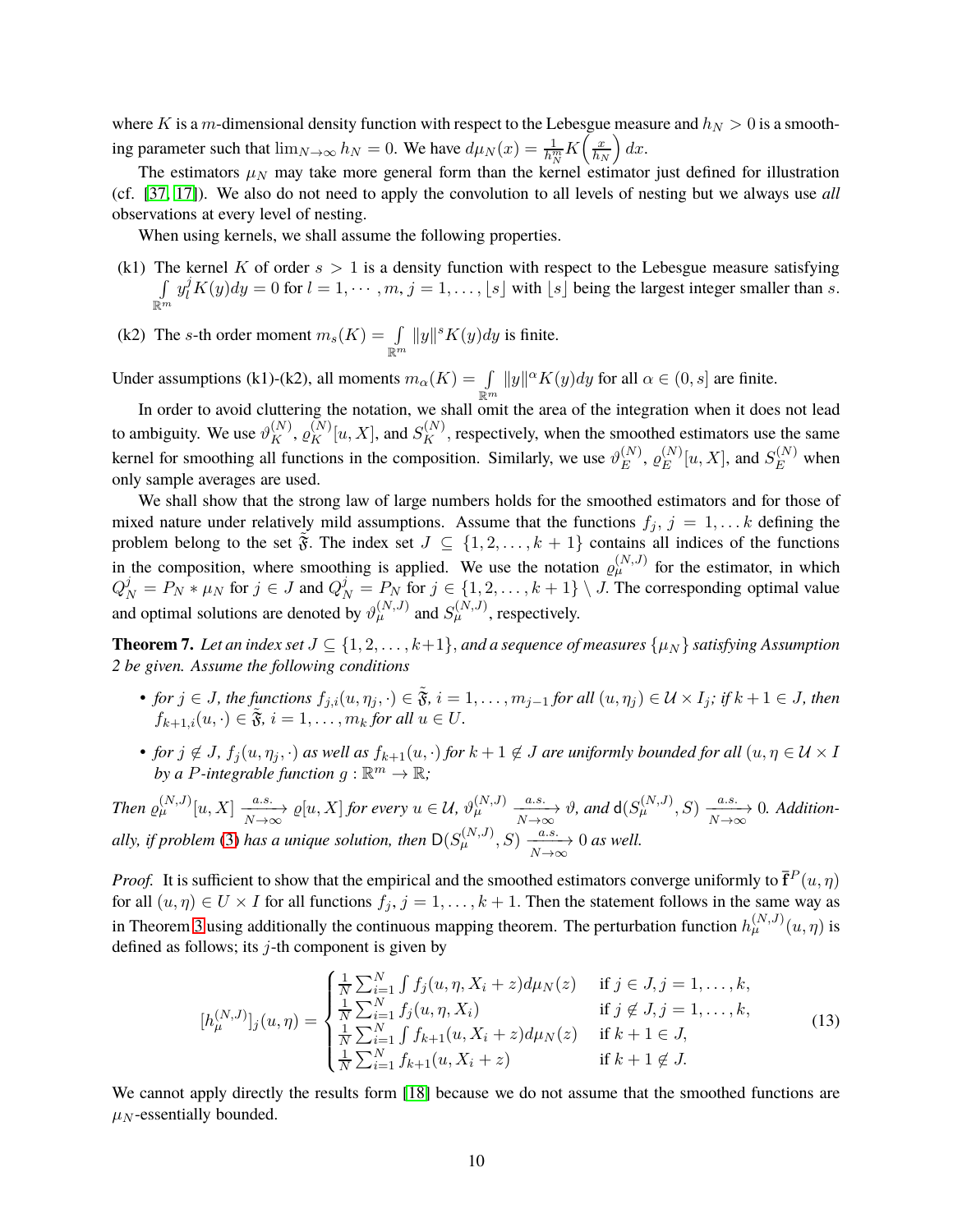The difference between  $h_{\mu}^{(N,J)}(u,\eta)$  and the expected value  $\bar{f}^P(u,\eta)$ , can be bounded by the maximal difference of the respective components of these vector functions. The j-th component of the function difference  $\Delta_i^{(N)}$  $j_j^{(N)}(u, \eta) = [h_{\mu}^{(N,J)}(u, \eta) - \bar{\mathbf{f}}^P(u, \eta)]_j$  is given by

$$
\Delta_j^{(N)}(u,\eta) = \begin{cases}\n\frac{1}{N} \sum_{i=1}^N \int f_j(u,\eta,X_i+z) d\mu_N(z) - \bar{\mathbf{f}}_j^P(u,\eta_j) & \text{if } j \in J, j = 1,\dots,k, \\
\frac{1}{N} \sum_{i=1}^N f_j(u,\eta,X_i) - \bar{\mathbf{f}}_j^P(u,\eta_j) & \text{if } j \notin J, j = 1,\dots,k, \\
\frac{1}{N} \sum_{i=1}^N \int f_{k+1}(u,X_i+z) d\mu_N(z) - \bar{\mathbf{f}}_{k+1}^P(u) & \text{if } k+1 \in J, \\
\frac{1}{N} \sum_{i=1}^N f_{k+1}(u,X_i) d\mu_N(z) - \bar{\mathbf{f}}_{k+1}^P(u) & \text{if } k+1 \notin J.\n\end{cases}
$$

For  $j \notin J$ , we have  $\lim_{N \to \infty} \sup_{(u,\eta) \in \mathcal{U} \times I} \Delta_j^{(N)} = 0$  as in Proposition [5.](#page-8-0) To show the convergence of  $\sup_{(u,\eta)\in\mathcal{U}\times I}\Delta^{(N)}_j$  $j_j^{(N)}$  for all  $j \in J$  we shall show that the assumptions of Theorem [4](#page-6-0) are satisfied. We only need verify that  $\int_{\mathcal{X}} ||x|| \mu_N(dx) \xrightarrow[N \to \infty]{}$  $\int_{\mathcal{X}} ||x|| P(dx)$ . The following relations hold:

$$
\lim_{N \to \infty} \int \|z\| d\mu_N(z) = \lim_{N \to \infty} \int_{\|z\| \le r} \|z\| d\mu_N(z) + \lim_{N \to \infty} \int_{\|z\| > r} \|z\| d\mu_N(z)
$$

$$
= \int_{\|z\| \le r} \|z\| dP(z) + \lim_{N \to \infty} \int_{\|z\| > r} \|z\| d\mu_N(z).
$$

Letting  $r \to \infty$  and using Assumption 2, we obtain

$$
\lim_{N \to \infty} \int \|z\| \, d\mu_N(z) = \int_{\|z\| \le r} \|z\| \, dP(z).
$$

We infer the uniform convergence of  $h_\mu^{(N,J)}(\cdot)$  to  $\bar{f}(\cdot)$ . The statement follows by the same line of arguments as in the proof of Theorem [3](#page-5-1) invoking additionally the continuous mapping theorem.  $\Box$ 

We observe that the assumptions of Theorem [7](#page-9-0) are easier to verify using the kernel estimators.

**Corollary 8.** Assume that the kernel function K satisfies (k1)–(k2) and  $d\mu_N(x) = \frac{1}{h_N^m} K\left(\frac{x}{h_N}\right)$  $\lim_{N\to\infty} h_N = 0$ . Suppose the functions  $f_{j,i}(u, \eta_j, \cdot)$ , for  $j \in J$ ,  $i = 1, \ldots, m_{j-1}$  belong to  $\tilde{\mathfrak{F}}$  for all  $h_N$  $\int dx$  with  $(u, \eta_j) \in \mathcal{U} \times I_j$  and  $f_{k+1,i}(u, \cdot) \in \tilde{\mathfrak{F}}, i = 1, \ldots, m_k$  for all  $u \in U$  Then  $\varrho_K^{(N)}[u, X] \xrightarrow[N \to \infty]{a.s.} \varrho[u, X]$  for  $N\rightarrow\infty$ *every*  $u \in \mathcal{U}$ ,  $\vartheta_K^{(N)}$  $K \xrightarrow[N \to \infty]{a.s.} \vartheta$ , and  $d(S_K^{(N)}, S) \xrightarrow[N \to \infty]{a.s.} 0$ . Additionally, if problem [\(3\)](#page-2-1) has a unique solution, *then*  $D(S_K^{(N)}, S) \xrightarrow[N \to \infty]{a.s.} 0$  *as well.* 

*Proof.* We only need to show that Assumption 2 is satisfied for the sequence  $d\mu_N(x) = \frac{1}{h_N^m} K\left(\frac{x}{h_N}\right)$  $h_N$  $\big) dx.$ Indeed, the weak convergence condition is shown in [\[18\]](#page-25-1). Additionally,

$$
\lim_{N \to \infty} \frac{1}{h_N^m} \int_{\|z\| > b} \|z\| K\left(\frac{z}{h_N}\right) dx = \lim_{N \to \infty} \int_{\|y\| > \frac{1}{h_N} b} \|h_N y\| K(y) dy \le \lim_{N \to \infty} h_N m_1(K) = 0,
$$

which completes the proof.

From a practical perspective, we may not have uniform modulus of continuity for the case of unbounded function but we still need to ensure consistency of the estimators. We shall show that  $\varrho_\mu^{(N,J)}[u,X]$  converges in probability to  $\varrho[u, X]$  (written  $\varrho^{(N, J)}[u, X] \xrightarrow[N \to \infty]{p} \varrho[u, X]$ ) under mild conditions.

 $\Box$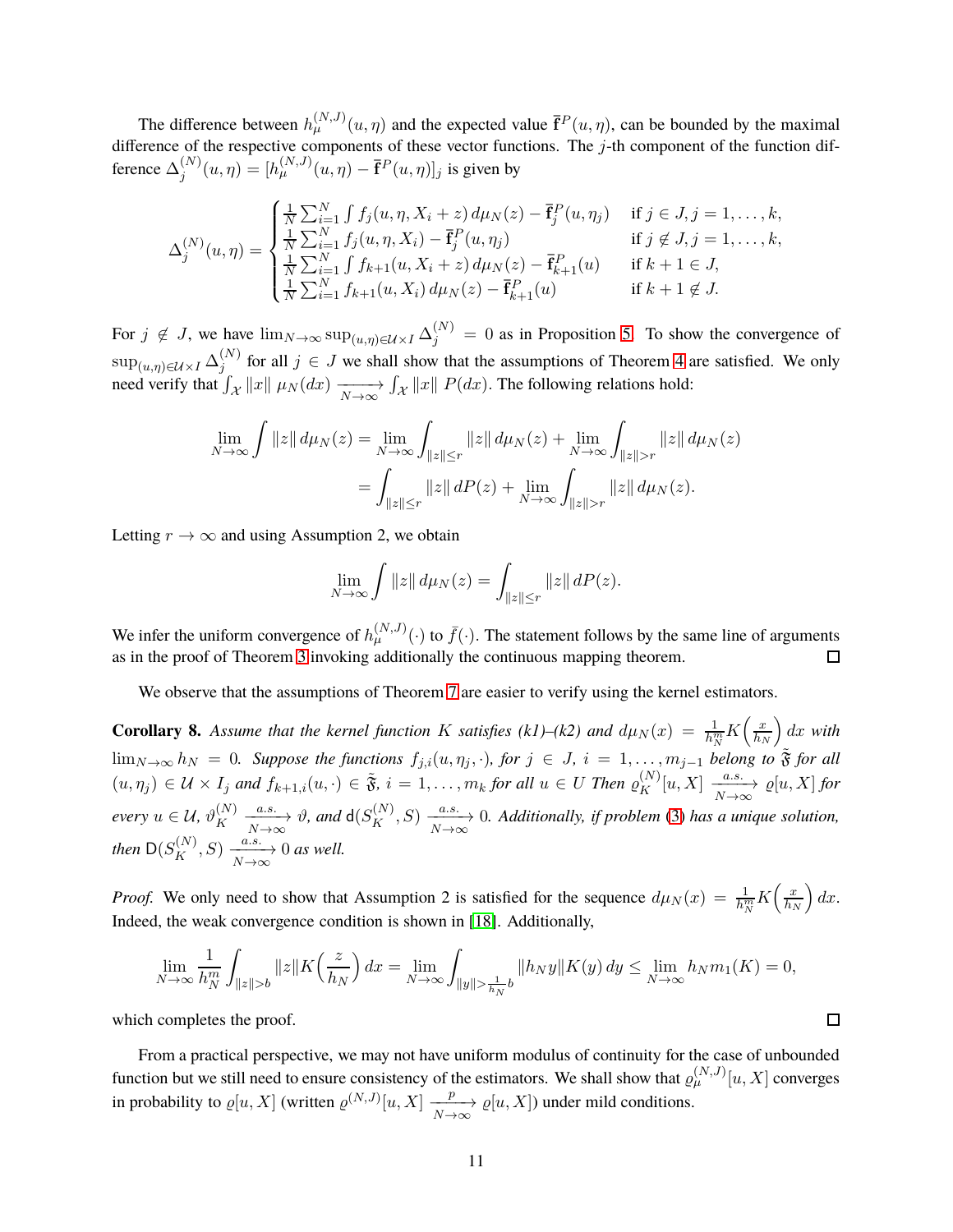<span id="page-11-2"></span>**Theorem 9.** *Let an index set*  $J \subseteq \{1, 2, \ldots, k+1\}$ , *and a sequence of measures*  $\{\mu_N\}$  *satisfying Assumption 2 be given. Assume that for*  $j = 1, ..., k$ ,  $f_j(u, \eta_j, \cdot)$  *and*  $f_{k+1}(u, \cdot)$  *are continuous and uniformly bounded for all*  $u \in U$  *and for all*  $\eta_j \in I_j$  *by a P-integrable function*  $g_j : \mathbb{R}^m \to \mathbb{R}$ *. Then*  $\varrho_{\mu}^{(N,J)}[u, X] \xrightarrow[N \to \infty]{p} \varrho[u, X]$ for every  $u \in \mathcal{U}$ ,  $\vartheta_{\mu}^{(N,J)}$  $\frac{p}{N\to\infty}$   $\vartheta$ , and  $d(S_{\mu}^{(N,J)}, S) \xrightarrow[N\to\infty]{p} 0$ . Additionally, if problem [\(3\)](#page-2-1) has a unique *solution, then*  $D(S_{\mu}^{(N,J)}, S) \xrightarrow[N \to \infty]{p} 0$  *as well.* 

*Proof.* We consider the vector function  $h_{\mu}^{(N,J)}(\eta)$  defined in equation [\(13\)](#page-9-1). We shall show that the probability for the difference between  $h_{\mu}^{(N,J)}(u,\eta)$  and  $\bar{f}(u,\eta)$  to exceed a positive number  $\varepsilon$  converges to zero when  $N \to \infty$ . We have

$$
P\left[\sup_{(u,\eta)\in\mathcal{U}\times I} \left\|h_{\mu}^{(N,J)}(u,\eta) - \bar{f}(u,\eta)\right\| \geq \varepsilon\right]
$$
  
\n
$$
\leq P\left[\sup_{(u,\eta)\in\mathcal{U}\times I} \left\|h_{E}^{(N)}(u,\eta) - \bar{f}(u,\eta)\right\|\right] + \sup_{(u,\eta)\in\mathcal{U}\times I} \left\|h_{\mu}^{(N,J)}(u,\eta) - h_{E}^{(N)}(u,\eta)\right\| \geq \varepsilon\right]
$$
  
\n
$$
\leq P\left[\max\left(\sup_{(u,\eta)\in\mathcal{U}\times I} \left\|h_{E}^{(N)}(u,\eta) - \bar{f}(u,\eta)\right\|\right], \sup_{(u,\eta)\in\mathcal{U}\times I} \left\|h_{\mu}^{(N,J)}(u,\eta) - h_{E}^{(N)}(u,\eta)\right\|\right) \geq \varepsilon/2\right]
$$
  
\n
$$
\leq P\left[\sup_{(u,\eta)\in\mathcal{U}\times I} \left\|h_{E}^{(N)}(u,\eta) - \bar{f}(u,\eta)\right\|\right] \geq \varepsilon/2\right] + P\left[\sup_{(u,\eta)\in\mathcal{U}\times I} \left\|h_{\mu}^{(N,J)}(u,\eta) - h_{E}^{(N)}(u,\eta)\right\|\right) \geq \varepsilon/2\right].
$$

Due to Theorem [7](#page-9-0) the first term at the right-hand side converges to zero whenever  $N \to \infty$ . We show the convergence of the second term. We use the fact that the set of measures  $\{P, P_N, N = 1, 2, \dots\}$  are uniformly tight, as well as the measures  $\{\mu_N, N = 1, 2, \dots\}$  by virtue of [\[5,](#page-24-5) Proposition 9.3.4]. For every  $\delta > 0$ , let  $\mathcal{K}_X^{\delta} \subset \mathbb{R}^m$  be a compact subset such that  $P(\mathcal{K}_X^{\delta}) \geq 1 - \delta$  and  $P_N(\mathcal{K}_X^{\delta}) \geq 1 - \delta$  for all  $N \in \mathbb{N}$ and let  $\mathcal{K}^{\delta}_{\mu} \subset \mathbb{R}^m$  be a compact subset such that  $\mu_N(\mathcal{K}^{\delta}_{\mu}) \geq 1-\delta$  for all  $N \in \mathbb{N}$ . Without loss of generality, we may assume that both sets are convex. We set  $\mathcal{K}_{\delta} = \mathcal{K}_{\mu}^{\delta} \times \mathcal{K}_{X}^{\delta}$ , we obtain the following estimate:

<span id="page-11-0"></span>
$$
P\left[\sup_{(u,\eta)\in\mathcal{U}\times I} \|h_{\mu}^{(N,J)}(u,\eta) - h_{E}^{(N)}(u,\eta)\| \geq \varepsilon/2\right]
$$
  
\n
$$
\leq P\left[1_{\mathcal{K}_{\delta}} \sup_{(u,\eta)\in\mathcal{U}\times I} \|h_{\mu}^{(N,J)}(u,\eta) - h_{E}^{(N)}(u,\eta)\| \geq \varepsilon/2\right] + 2\delta
$$
  
\n
$$
\leq \sum_{j\in J} P\left[1_{\mathcal{K}_{\delta}} \sup_{(u,\eta_{j})\in\mathcal{U}\times I_{j}} \|\frac{1}{N} \sum_{i=1}^{N} \int f_{j}(u,\eta,X_{i}+z) - f_{j}(u,\eta,X_{i}) d\mu_{N}(z)\| \geq \varepsilon/2\right] + 2\delta.
$$
 (14)

Since every continuous function is uniformly continuous on compact sets, for each of the norms in [\(14\)](#page-11-0) with  $j = 1, \ldots, k, j \in J$ , we have  $||f_j(u, \eta, X_i + z) - f_j(u, \eta, X_i)|| \leq w_{\delta}^j$  $\frac{d\hat{y}}{dt}(\|z\|)$ . Taking  $w_\delta(t) = \max_{j \in J} w^j_\delta$  $\frac{\jmath}{\delta}(t),$ we obtain a common modulus of continuity. The following estimate holds for each term in the sum in [\(14\)](#page-11-0):

$$
\left\| \frac{1}{N} \sum_{i=1}^{N} \int_{\mathcal{K}_{\delta}} f_j(u, \eta, X_i + z) - f_j(u, \eta, X_i) d\mu_N(z) \right\| \le
$$
  

$$
\frac{1}{N} \sum_{i=1}^{N} \int_{\mathcal{K}_{\delta}} \left\| f_j(u, \eta, X_i + z) - f_j(u, \eta, X_i) \right\| d\mu_N(z) \le \int_{\mathcal{K}_{\delta}} w_{\delta}(\|z\|) d\mu_N(z).
$$

Similar estimate is valid for the term involving  $f_{k+1}$ . Thus, we obtain

<span id="page-11-1"></span>
$$
P\left[\sup_{(u,\eta)\in\mathcal{U}\times I} \|h_{\mu}^{(N,J)}(u,\eta) - h_E^{(N)}(u,\eta)\| \ge \varepsilon/2\right] \le \sum_{j\in J} P\left[\int_{\mathcal{K}_\delta} w_\delta(\|z\|) d\mu_N(z) \ge \varepsilon/2\right] + 2\delta. \tag{15}
$$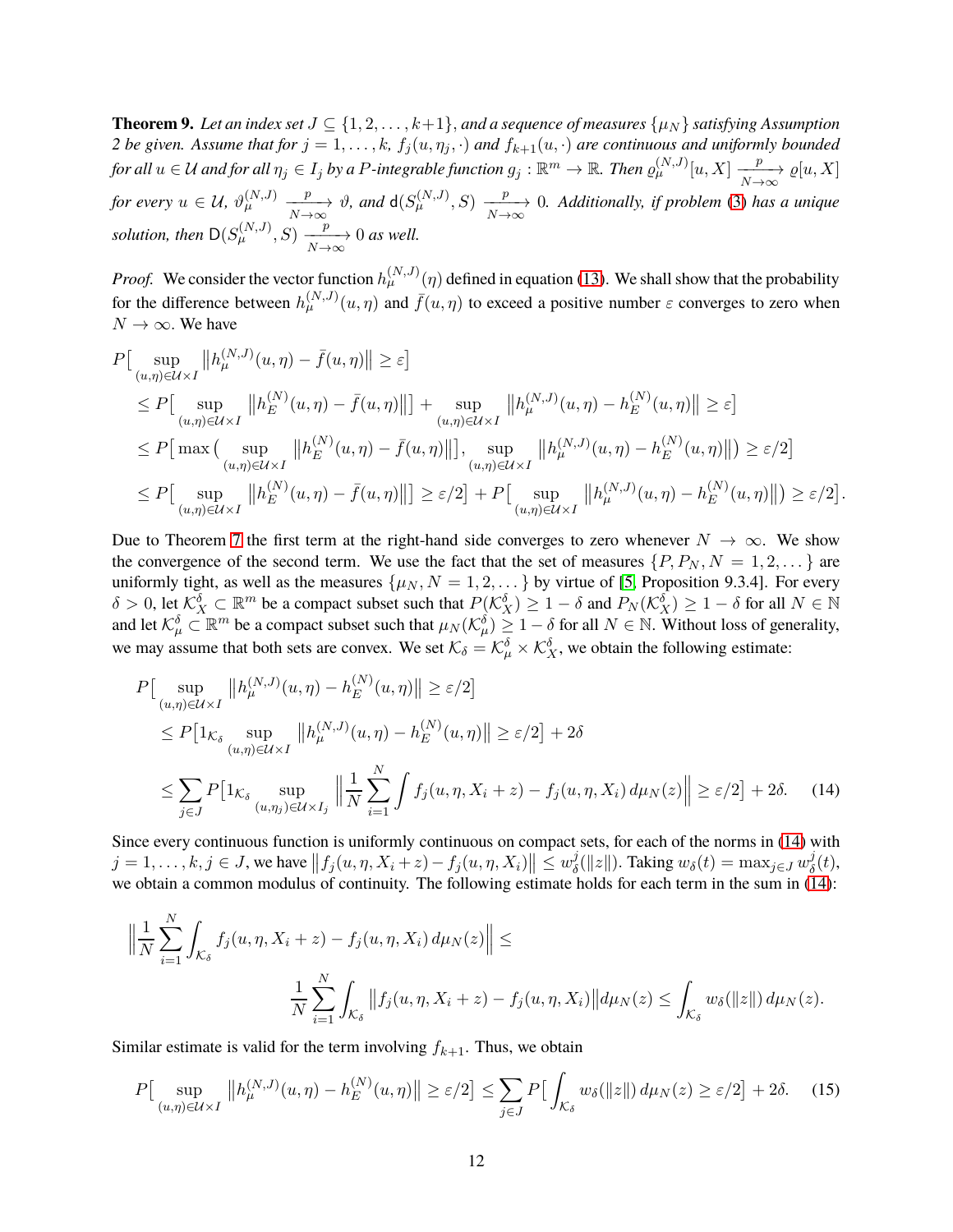Notice that  $w_\delta(\|\cdot\|)$  can be chosen continuous on  $\mathcal{K}_\delta$  by the arguments in the proof of Theorem [4.](#page-6-0) Therefore,  $\int_{\mathcal{K}_\delta} w_\delta(||z||) d\mu_N(z)$  converges to zero, whenever  $N \to \infty$  by the weak convergence of  $\mu_N(z)$  and  $w_\delta(0) =$ 0. Thus, an  $N_\delta$  exists such that for  $N \ge N_\delta$ ,  $\int_{\mathcal{K}_\delta} w_\delta(||z||) d\mu_N(z) < \varepsilon/2$ . This together with [\(15\)](#page-11-1) shows that for  $N \geq N_{\delta}$ , we have

$$
P\left[\sup_{(u,\eta)\in\mathcal{U}\times I} \|h_{\mu}^{(N,J)}(\eta) - h_E^{(N)}(\eta)\| \ge \varepsilon/2\right] \le 2\delta.
$$

Letting  $\delta \downarrow 0$ , we infer the uniform convergence in probability of  $h_{\mu}^{(N,J)}(\cdot)$  to  $\bar{f}(\cdot)$ . Since convergence in probability is preserved by continuous mappings, we obtain the convergence in probability of the composition. The remaining part of the proof follows the same line of arguments as the proof of Theorem [3](#page-5-1) using, additionally, the preservation of convergence in probability under continuous mappings. □

Our results relate to the work on random approximations presented in [\[40,](#page-26-13) [41\]](#page-26-14), where the optimization problems do not involve composition but the feasible set may also be random and may be approximated based on sampled data.

#### <span id="page-12-1"></span>**3.3 Wavelet-based estimators**

We consider one more estimator based on alternative generalized kernel construction that was originally proposed in [\[7\]](#page-24-6) for the case  $m = 1$  and was extended for arbitrary dimension in [\[3\]](#page-24-7). Assuming that the distribution  $P$  has a density, we define the following wavelet-based estimator for the density of  $P$ :

<span id="page-12-0"></span>
$$
\widetilde{d}_{N,j}(x) = \sum_{\ell \in \mathbb{Z}} 2^{-j/2} \frac{1}{N} \sum_{i=1}^{N} \phi(2^{j} X_i - \ell) \phi_{j\ell}(x).
$$
\n(16)

Here the notation  $Z$  stands for the set of integer numbers.

The function  $\phi_{i\ell}$  is defined as  $\phi_{i\ell}(x) = 2^{j/2}\phi(2^jx - \ell)$ , where  $\phi(x)$  is right-continuous, non-negative, with finite variation, and with a compact support in an interval  $[-a, a]$  with  $1/2 \le a < \infty$ . Furthermore, the following conditions are assumed:

- (w1)  $\sum_{\ell \in \mathbb{Z}} \phi(x \ell) = 1$  for all  $x \in \mathbb{R}$
- (w2)  $x \sum_{\ell \in \mathbb{Z}} \ell \phi(x \ell) = 0$  for all  $x \in \mathbb{R}$ .

Note that the condition (w1) also implies  $\int_{\mathbb{R}} \phi(x) dx = 1$  (c.f. [\[6\]](#page-24-8)). The additional condition (w2) implies that  $\int_{\mathbb{R}} x\phi(x) dx = 0$  holds as well. The integer j is the resolution level and has to be chosen appropriately in order to avoid over- or under-smoothing.

The suggested estimator [\(16\)](#page-12-0) is the empirical version of the following approximation operator:

$$
T_j(h) = \sum_{\ell \in \mathbb{Z}} \langle h, \phi_{j\ell} \rangle \phi_{j\ell} \tag{17}
$$

whereby each of the scalar products  $\langle h, \phi_{j\ell} \rangle = \int_{\mathbb{R}} h(t) \phi_{j\ell}(t) dt$  have been estimated using the data. The simplest possible locally linear choice of  $\phi(x)$  is

<span id="page-12-2"></span>
$$
\phi(x) = \begin{cases} 1+x & \text{for } -1 \le x < 0, \\ 1-x & \text{for } 0 \le x \le 1, \\ 0 & \text{otherwise.} \end{cases} \tag{18}
$$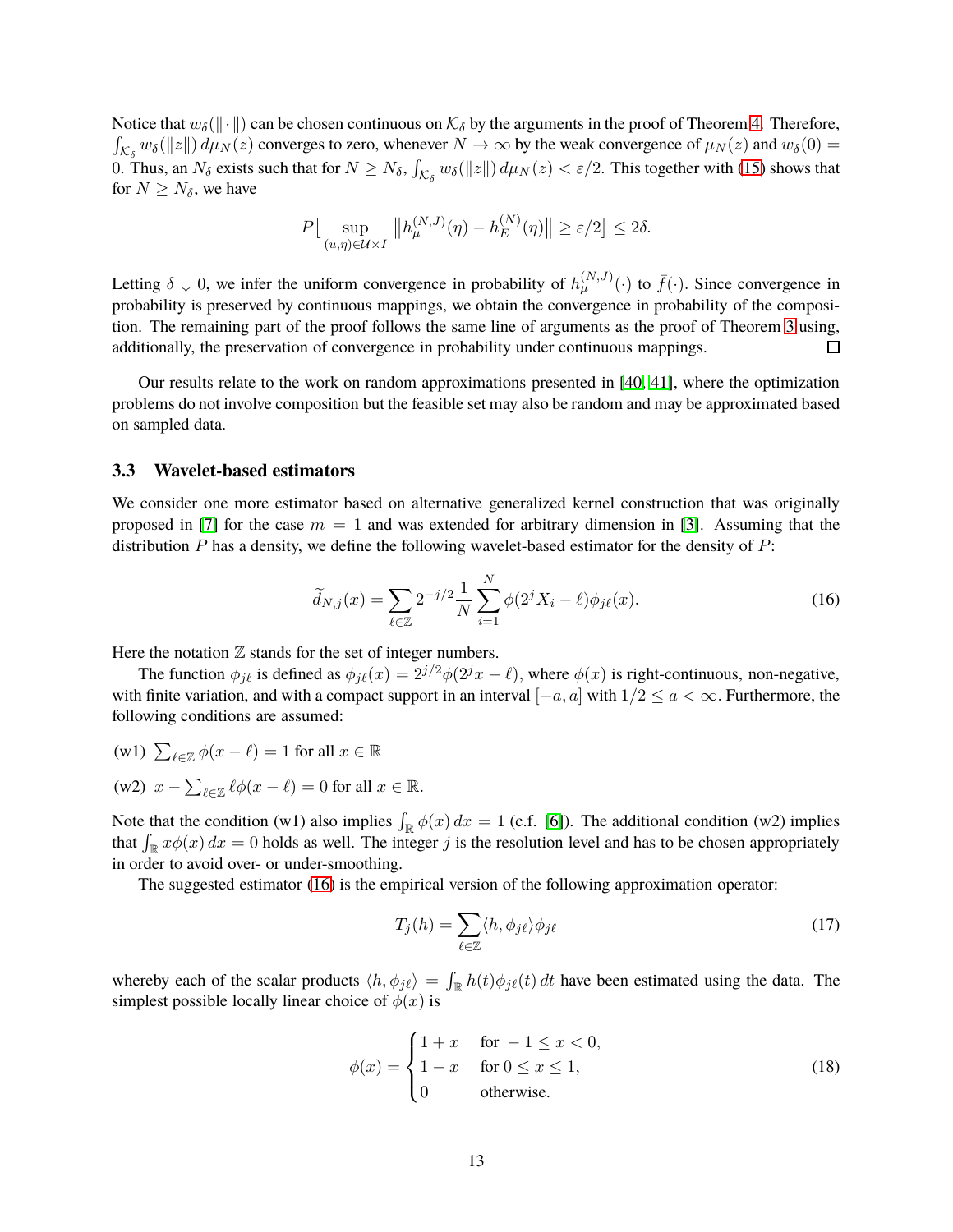A smoother, locally quadratic version of  $\phi(x)$  is:

<span id="page-13-1"></span>
$$
\phi(x) = \begin{cases}\n0 & \text{if } |x| \ge 3/2, \\
0.5(1.5 + x)^2, & \text{if } -3/2 < x \le -1/2, \\
1 + x - (x + 0.5)^2, & \text{if } -0.5 < x < 0.5, \\
0.5(1.5 - x)^2, & \text{if } 1/2 \le x \le 3/2.\n\end{cases}
$$
\n(19)

In fact, a whole family of such estimators could be suggested by varying the choice of  $\phi$ . They all have the advantage of being *shape-preserving* estimators of the density, meaning that the resulting estimator is non-negative and integrates to one. Other asymptotically equivalent modifications of  $d_{N,j}(x)$  are available that could serve our purpose equally well but, admittedly, these modifications lack the simplicity of [\(16\)](#page-12-0). It is important to notice that the wavelet expansion [\(16\)](#page-12-0) is *non-orthogonal* in general. The shape-preservation property precludes an orthogonal wavelet expansion being a continuous function as discussed in [\[6\]](#page-24-8) and in [\[7\]](#page-24-6).

Several recommendations about the choice of the resolution level  $j$  exist depending on the assumptions on the cumulative distribution function of  $X$  and the reader can find a detailed discussion about those in [\[7\]](#page-24-6) or [\[3\]](#page-24-7). For a large class of densities the choice  $j \propto \log_2 N/5$  ensures consistency.

Substituting  $d_{N,j}$ , we get the estimator

<span id="page-13-0"></span>
$$
\vartheta_w^{(N)} = \min_{u \in \mathcal{U}} \int_{\mathcal{X}} f(u, x) \tilde{d}_{N,j}(x) dx = \min_{u \in \mathcal{U}} \frac{2^j}{N} \sum_{i=1}^N \int_{\mathcal{X}} f(u, x) K(2^j X_i, 2^j x) dx,
$$
 (20)

with the generalized kernel  $K(y, x) = \sum_{\ell \in \mathbb{Z}} \phi(y - \ell) \phi(x - \ell)$ .

The constructions described above are based on a function  $\phi$  of one-dimensional argument. They generalize algorithmically without difficulty to the multivariate case as demonstrated in ([\[3\]](#page-24-7)). This can be done by using tensor-product wavelets. As a demonstration, let us take the case of dimension  $m = 2$ . Then we have data vectors  $X_i = (X_{i_1}, X_{i_2}), i = 1, \ldots, N$ . For double indices  $j = (j_1, j_2), \ell = (\ell_1, \ell_2)$  we define

$$
\{\phi_{j\ell}(x)\} = \{\phi_{j_1\ell_1}(x_1)\}_{\ell_1 \in \mathbb{Z}} \{\phi_{j_2\ell_2}(x_2)\}_{\ell_2 \in \mathbb{Z}}.
$$

Then for a fixed resolution level vector  $j = (j_1, j_2)$  we have the density approximation at the mixed resolution level  $j = (j_1, j_2)$  given as

$$
\tilde{d}_{N,j}(x) = \sum_{\ell_1 \in \mathbb{Z}} \sum_{\ell_2 \in \mathbb{Z}} \left[ \frac{1}{N} \sum_{i=1}^N \phi(2^{j_1} X_{i_1} - \ell_1) \phi(2^{j_2} X_{i_2} - \ell_2) \right] \phi(2^{j_1} x_1 - \ell_1) \phi(2^{j_2} x_2 - \ell_2).
$$

Very often we would choose  $j_1 = j_2$  but this is not compulsory.

One should mention though that despite the easiness of the generalization for higher dimensions, the well-publicized curse of dimension is inherent to the estimation and the rates of convergence of the optimal bandwidth are significantly lower. For example, the optimal rate in the estimation of the density is  $O(N^{-1/(4+m)})$  and it deteriorates quickly with the dimension m.

The estimators obtained using [\(20\)](#page-13-0) have similar properties to the usual kernel-based estimators. To spare space, we will not discuss these in this paper. We can show that for a variety of densities the optimal compromise for the choice of  $j$  is by achieved when equating the bias and variance terms which gives optimal order of  $j^* \propto \log_2 N$ , with  $j^* = \log_2 N/5$  giving very good performance over a wide variety of density classes. Results that parallel our statements in Section [3](#page-7-0) can be formulated by using the uniform limit theorems for linear wavelet density estimators that have been discussed in detail in [\[19\]](#page-25-16). Although our translates  $\{\phi(\cdot-\ell)\}\$  do not form an orthogonal system, the results of the cited paper cover the non-orthogonal case, too (see Remark 7 in particular). We omit consistency results here, however, we shall show in the next section that our wavelet-based risk estimators improve the negative bias of the empirical estimator.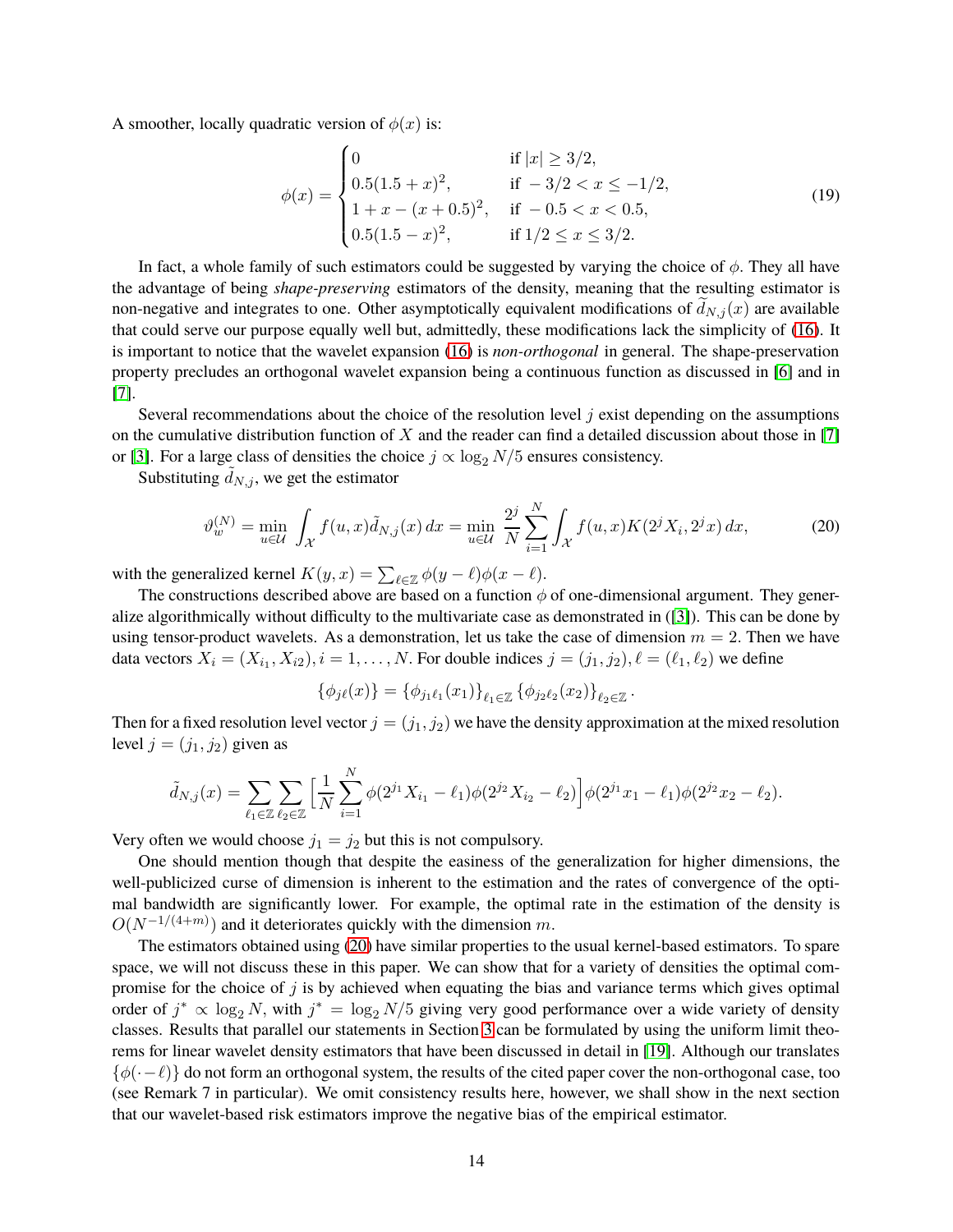### <span id="page-14-0"></span>**4 Bias in composite optimization problems**

As already mentioned, SAA suffers from downward bias. We can observe that problem [\(8\)](#page-4-0) with  $Q_N^J = P_N$ for certain compositions exhibits the same property, i.e., it underestimates the optimal value of problem [\(3\)](#page-2-1). Consider the problem of the form

$$
\vartheta = \min_{u \in U} f_1(u, \mathbb{E}[f_2(u, X)])
$$

$$
\vartheta_E^{(N)} = \min_{u \in U} f_1\left(u, \frac{1}{N} \sum_{i=1}^N f_2(u, X_i)\right)
$$

where  $U \subset \mathbb{R}^n$  is a nonempty compact set.

<span id="page-14-1"></span>**Lemma 10.** *If the function*  $f_1(u, \cdot)$  *is concave for all*  $u \in U$ *, then*  $\mathbb{E}[\vartheta_E^{(N)}]$  $\left[\begin{matrix}I^{N}\end{matrix}\right] \leq \vartheta.$ 

*Proof.* Let a  $X_1, X_2, \ldots, X_N$  be a sample from the distribution of the random vector X. Using the concavity of  $f_1$  with respect to the second argument, we apply Jensen's inequality to obtain for all  $u \in U$ 

$$
f_1(u, \mathbb{E}[f_2^j(u, X)]) = f_1\Big(u, \mathbb{E}\big[\frac{1}{N}\sum_{i=1}^N f_2(u, X_i)\big]\Big) \geq \mathbb{E}\Big[f_1\Big(u, \frac{1}{N}\sum_{i=1}^N f_2(u, X_i)\Big)\Big].
$$

Now, we use the fact that the minima of the functions follow the same relation. We obtain the following chain of inequalities:

$$
\vartheta = \min_{u \in U} f_1(u, \mathbb{E}[f_2(u, X)]) \ge \min_{u \in U} \mathbb{E}\Big[f_1\Big(u, \frac{1}{N} \sum_{i=1}^N f_2(u, X_i)\Big)\Big] \ge \mathbb{E} \min_{u \in U} f_1\Big(u, \frac{1}{N} \sum_{i=1}^N f_2(u, X_i)\Big) = \mathbb{E}[\vartheta_E^{(N)}].
$$

Let us consider the portfolio optimization problem [\(4\)](#page-3-1) by using inverse measures of risk. The function  $f_1(u, z, \cdot)$  there is concave and Lemma [10](#page-14-1) applies. This means that solving the portfolio optimization problem by empirical estimation will provide a biased estimation of the risk measure for the optimal portfolio by underestimating its riskiness. We shall show that the (partially) smoothed estimators improve the bias under certain conditions.

In what follows, we assume that a kernel  $K$  satisfying  $(k1)-(k2)$  is used for smoothing.

<span id="page-14-2"></span>**Theorem 11.** *Given an index set*  $J \subset 1, \ldots k+1$ , *let*  $l = \max\{j : j \in J\}$ *. Assume that for all*  $j \in J$ *, the functions*  $f_j$  *are convex with respect to the last argument and the functions*  $f_j(u, \cdot, x)$ ,  $j = 1, \ldots \ell - 1$  *are monotonically non-decreasing. The following inequality is satisfied:*

<span id="page-14-3"></span>
$$
\varrho_E^{(N)}[u, X] \le \varrho_K^{(N, J)}[u, X] \quad a.s. \text{ for all } u \in U,
$$
\n
$$
\vartheta_E^{(N)} \le \vartheta_K^{(N, J)} \quad a.s. \tag{21}
$$

 $\Box$ 

*Proof.* Consider  $j \in J$ . We set  $\frac{x-X_i}{h_N} = z$ ,  $i = 1, \dots, N$  and use (k1) and the Jensen's inequality to obtain for all  $i$  the following inequality:

$$
\int f_j(u,\eta_j,x)K(\frac{x-X_i}{h_N})\frac{1}{h_N^m}dx=\int f_j(u,\eta_j,X_i+h_Nz)K(z)dz\geq f_j(u,\eta_j,X_i).
$$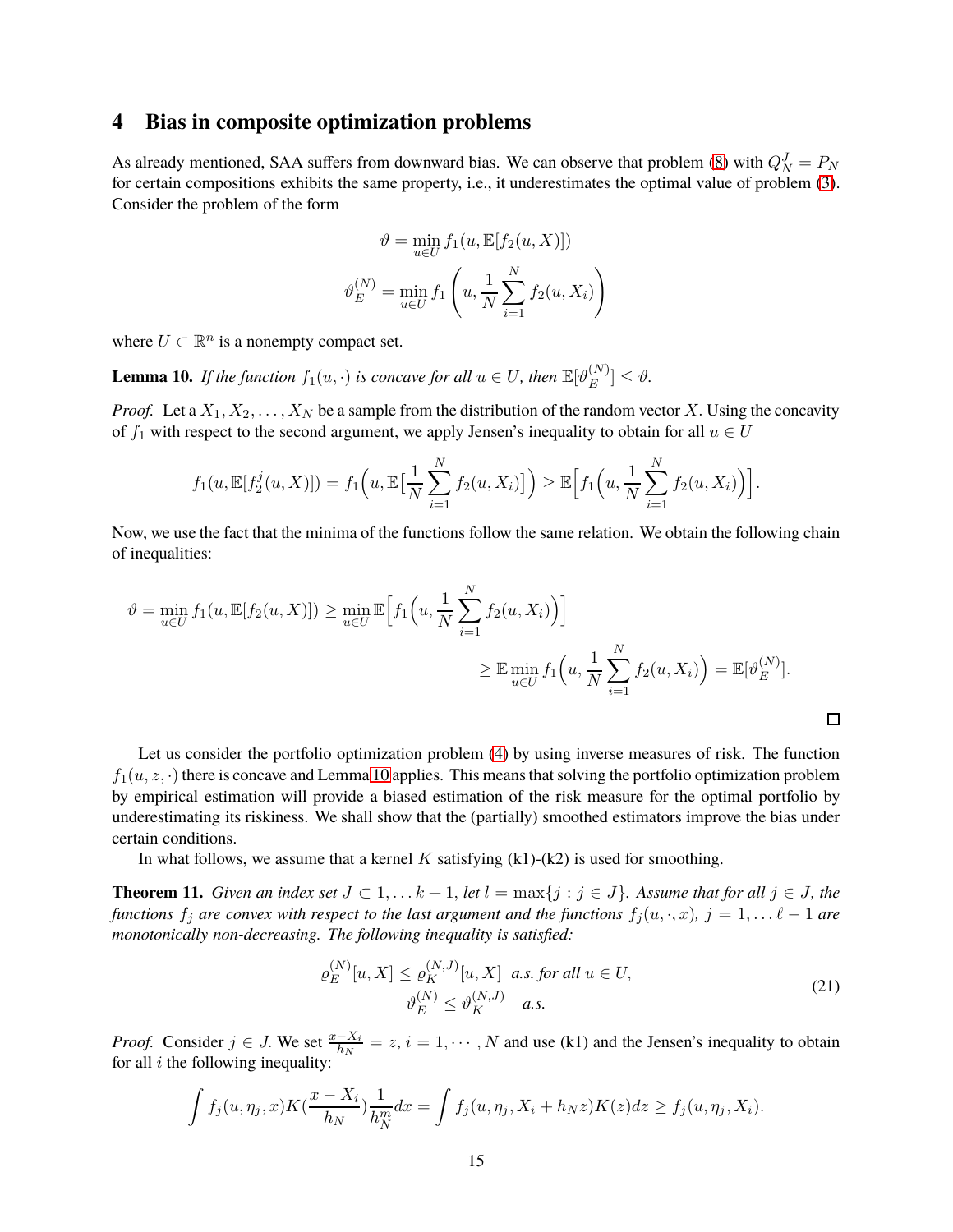Taking the average, we get

$$
\frac{1}{N} \sum_{i=1}^{N} \int f_j(u, \eta_j, x) K(\frac{x - X_i}{h_N}) \frac{1}{h_N} dx \ge \frac{1}{N} \sum_{i=1}^{N} f_j(u, \eta_j, X_i).
$$

If  $j = k + 1$ , then the last argument is omitted. If  $j > 1$ , then the monotonicity of the function  $f_{j-1}(u, \cdot, x)$ entails the following a.s. inequality for all  $\eta_j \in I_j$ :

<span id="page-15-0"></span>
$$
f_{j-1}\left(u,\sum_{i=1}^{N}\frac{1}{N}\int f_j(u,\eta_j,x)K(\frac{x-X_i}{h_N})\frac{1}{h_N}dx,X\right)\geq f_{j-1}\left(u,\frac{1}{N}\sum_{i=1}^{N}f_j(u,\eta_j,X_i),X\right).
$$
 (22)

We state inequality [\(22\)](#page-15-0) for  $l-1$  and repeat the argument for  $j \in J$ ,  $j < l$  using the monotonicity assumption. We obtain  $\varrho_K^{(N,J)}[u,X] \ge \varrho_E^{(N)}$  $E^{(N)}[u, X]$ , which is the first inequality in the statement. We also observe that the minimum values of the two functions at the right and left hand side of the last chain of inequalities, taken with respect to  $u \in U$ , are related in the same way. Hence, we infer

$$
\min_{u \in U} \varrho_K^{(N,J)}[u, X] \ge \min_{u \in U} \varrho_E^{(N)}[u, X]
$$

Therefore,  $\vartheta_K^{(N,J)} \geq \vartheta_E^{(N)}$  $E^{(N)}$  a.s. as stated.

Under the assumptions of the theorem, we have

$$
\mathbb{E}[\vartheta_E^{(N)}] - \vartheta \le \mathbb{E}[\vartheta_K^{(N,J)}] - \vartheta. \tag{23}
$$

Therefore a negative bias of the empirical estimator can be improved.

We denote by  $\rho_w^{(N,J)}[u,X]$  the risk of the wavelet-based estimator of the risk and by  $\vartheta_w^{(N)}$  the waveletbased estimator of the optimal value  $\vartheta$ .

**Theorem 12.** *Suppose the asumptions of Theorem [11](#page-14-2) are satisfied. Also assume that the function*  $\phi(\cdot)$  *in the construction of the estimator*  $d_{N,j^*}$  *satisfies conditions* (w1) and (w2) from Section [3.3.](#page-12-1) Then the following *relations hold:*

$$
\varrho_E^{(N)}[u, X] \le \varrho_w^{(N, J)}[u, X] \quad a.s. \text{ for all } u \in U,
$$
\n
$$
\vartheta_E^{(N)} \le \vartheta_w^{(N, J)} \quad a.s. \tag{24}
$$

*Proof.* Consider  $j \in J$ . Fix  $u \in U$ . For each  $i = 1, \ldots, N$  in the representation

$$
\int_{\mathcal{X}} f_j(u, \eta_j, x) \tilde{d}_{N, j^*}(x) dx = \frac{2^{j^*}}{N} \sum_{i=1}^N \int_{\mathcal{X}} f_j(u, \eta_j, x) K(2^{j^*} X_i, 2^{j^*} x) dx,
$$

we apply the subgradient inequality at  $X_i$ . Let  $g_j^i$  be any subgradient of  $f_j(u, \eta_j, \cdot)$  at  $X_i$ . We have  $f_j(u, \eta_j, x) \ge$ 

 $\Box$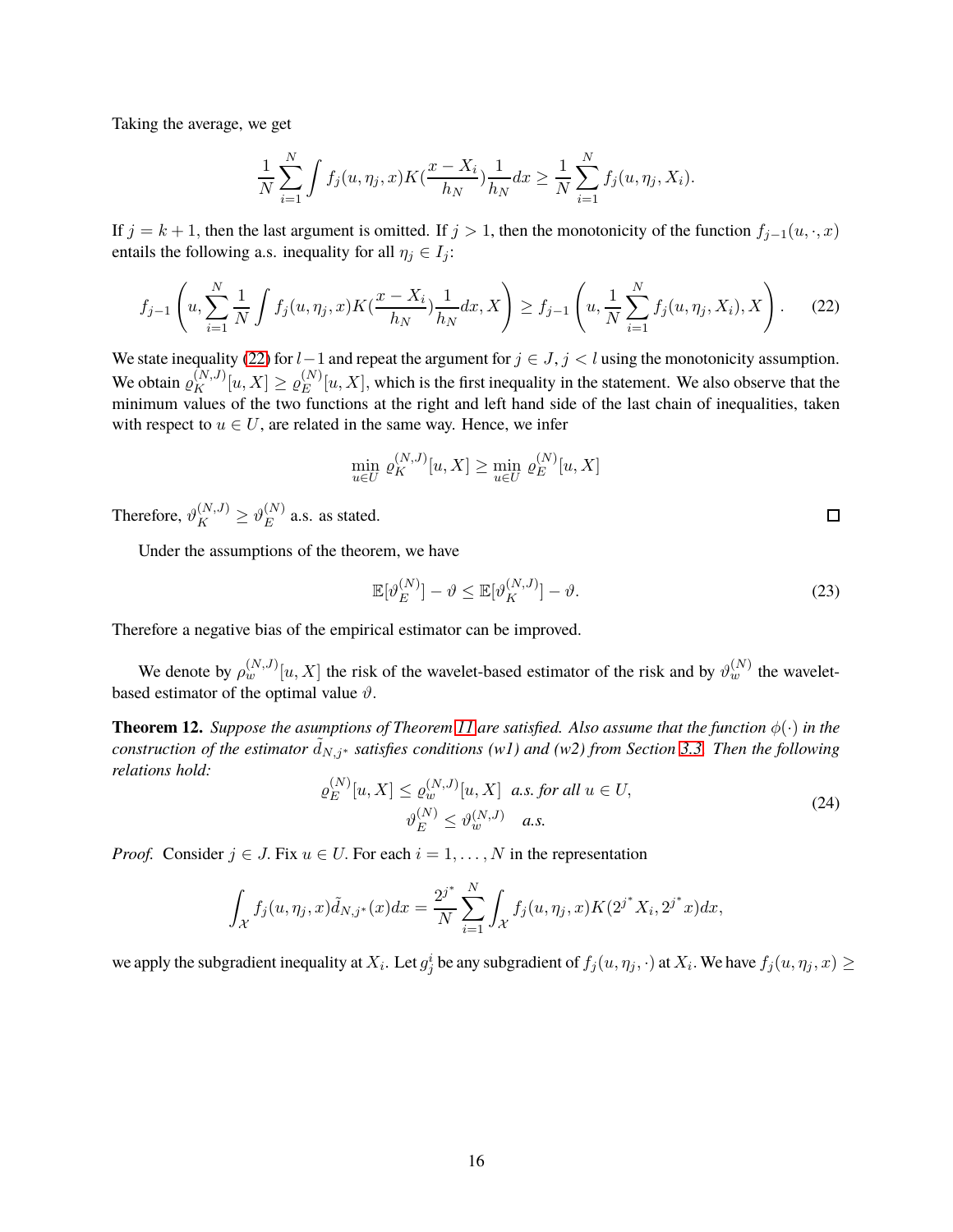$f(u, \eta_j, X_i) + g_j^i(x - X_i)$  and we obtain

$$
\frac{1}{N} \sum_{i=1}^{N} \int_{\mathcal{X}} f_j(u, \eta_j, x) K(2^{j^*} X_i, 2^{j^*} x) dx \ge
$$
\n
$$
\frac{1}{N} \sum_{i=1}^{N} \int_{\mathcal{X}} f_j(u, \eta_j, X_i) K(2^{j^*} X_i, 2^{j^*} x) dx + \frac{1}{N} \sum_{i=1}^{N} \int_{\mathcal{X}} g_j^i(x - X_i) K(2^{j^*} X_i, 2^{j^*} x) dx
$$
\n
$$
= \frac{1}{N} \sum_{i=1}^{N} f_j(u, \eta_j, X_i) \sum_{\ell \in \mathbb{Z}} \phi(2^{j^*} X_i - \ell) +
$$
\n
$$
\frac{1}{N} \sum_{i=1}^{N} \int_{\mathcal{X}} g_j^i \Big[ \sum_{\ell \in \mathbb{Z}} 2^{j^*} (x - X_i) \phi(2^{j^*} x - \ell) \phi(2^{j^*} X_i - \ell) \Big] dx. \tag{25}
$$

Under the Assumptions (w1)-(w2), we have obviously  $\sum_{\ell \in \mathbb{Z}} \phi(2^{j^*} X_i - \ell) = 1$ . Hence the right-hand side simplifies further, i.e.,

$$
\frac{1}{N} \sum_{i=1}^{N} \int_{\mathcal{X}} g_j^i \Big[ \sum_{\ell \in \mathbb{Z}} 2^{j^*} (x - X_i) \phi (2^{j^*} x - \ell) \phi (2^{j^*} X_i - \ell) \Big] dx =
$$
\n
$$
\frac{1}{N} \sum_{i=1}^{N} g_j^i \Big[ \sum_{\ell \in \mathbb{Z}} 2^{-j^*} \phi (2^{j^*} X_i - \ell) \int_{\mathcal{X}} \phi (2^{j^*} x - \ell) (2^{j^*} x \pm \ell) d (2^{j^*} x) -
$$
\n
$$
X_i \sum_{\ell \in \mathbb{Z}} \int \phi (2^{j^*} x - \ell) \phi (2^{j^*} X_i - \ell) \Big] d (2^{j^*} x - \ell) =
$$
\n
$$
\frac{1}{N} \sum_{i=1}^{N} g_j^i \Big[ \sum_{\ell \in \mathbb{Z}} 2^{-j^*} \phi (2^{j^*} X_i - \ell) \ell - X_i \Big] = 0. \quad (26)
$$

Therefore, we get that for each fixed  $u$ ,

N

$$
\int_{\mathcal{X}} f_j(u, \eta_j, x) \tilde{d}_{N,j^*}(x) dx \geq \frac{1}{N} \sum_{i=1}^N f_j(u, \eta_j, x).
$$

The remaining part of the proof follows precisely the same steps as in the proof of Theorem [11.](#page-14-2) If  $j = k + 1$ , then the last argument is omitted. If  $j > 1$ , then the monotonicity of the function  $f_{j-1}(u, \cdot, x)$  entails the following a.s. inequality for all  $\eta_j \in I_j$ :

<span id="page-16-0"></span>
$$
f_{j-1}\left(u, \tilde{d}_{N,j^*}, X\right) \ge f_{j-1}\left(u, \frac{1}{N} \sum_{i=1}^N f_j(u, \eta_j, X_i), X\right).
$$
 (27)

We state inequality [\(27\)](#page-16-0) for  $l-1$  and repeat the argument for  $j \in J$ ,  $j < l$  using the monotonicity assumption. We obtain  $\varrho_w^{(N,J)}[u,X] \ge \varrho_E^{(N)}$  $E^{(N)}[u, X]$ , which is the first inequality in the statement. We also observe that the minimum values of the two functions at the right and left hand side of the last chain of inequalities, taken with respect to  $u \in U$ , are related in the same way. Hence, we infer

$$
\vartheta_w^{(N,J)} = \min_{u \in U} \varrho_w^{(N,J)}[u, X] \ge \min_{u \in U} \varrho_E^{(N)}[u, X] = \vartheta_E^{(N)}
$$

as stated.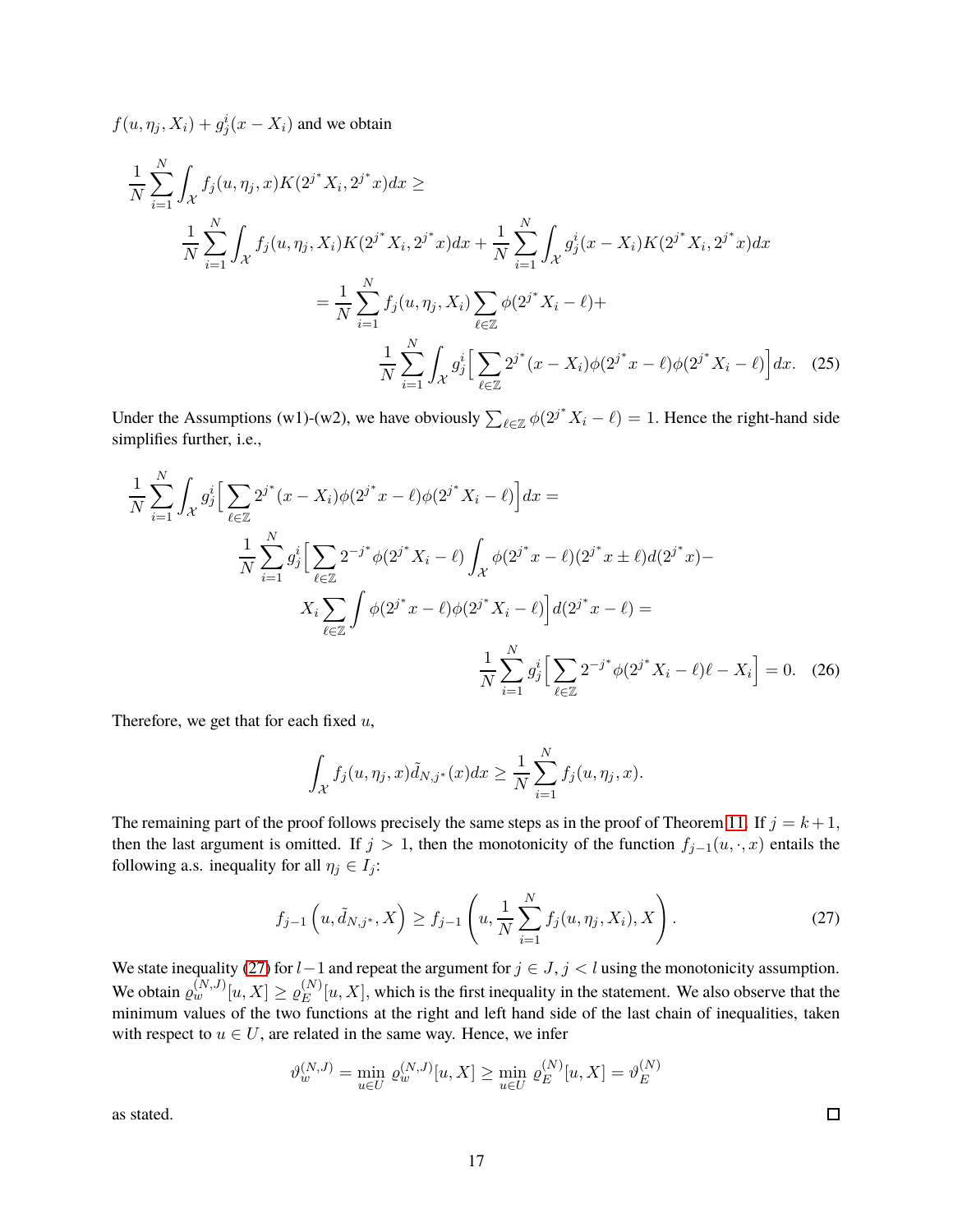Under the assumptions of the theorem, we have  $\mathbb{E}[\vartheta_F^{(N)}]$  $\mathbb{E}_{E}^{(N)}]-\vartheta \leq \mathbb{E}[\vartheta_{w}^{(N,J)}]-\vartheta,$  which implies again that a negative bias of the empirical estimator can be improved by using the wavelet-like estimator.

<span id="page-17-1"></span>**Theorem 13.** Let a sample  $X_1, X_2, \ldots, X_N$  and an index set  $J \subset 1, \ldots k+1$  be given. Suppose that for  $e$  *each*  $j \in J$ , the function  $f_j$  has a modulus of continuity  $w_j^x(\cdot)$  with respect to the last argument and the *function*  $f_{j-1}(u, \cdot, x)$ ,  $j > 1$ , has a modulus of continuity  $w_j^{\eta}$  $\mathcal{E}_{j}^{\eta}(\cdot)$ *. Furthermore, assume that*  $w_{j}^{x}(\Vert \cdot \Vert)$  and  $w_i^{\eta}$  $E_j^{\eta}(\|\cdot\|)$  do not dependent of the other arguments of the respective functions, and that they are integrable with respect to K. Then for every positive  $\varepsilon$ , a number  $h_N^*$  exists such that for all  $h \leq h_N^*$ , it holds,

$$
\varrho_K^{(N,J)}[u,X] \le \varrho_E^{(N)}[u,X] + \varepsilon \quad \text{a.s. for all } u \in U,
$$
  

$$
\vartheta_K^{(N,J)} \le \vartheta_E^{(N)} + \varepsilon \quad \text{a.s.}.
$$
 (28)

*If the moduli of continuity are of form* w η  $j^\eta_j(t) = \ell_j t^{\alpha_j}$  and  $w_j^x(t) = \ell_j^x t^{\beta_j}$  with  $\beta_j$  less or equal to the order *of the kernel* K*, then positive constants* L *and* α *exist such that the following upper bound holds:*

<span id="page-17-0"></span>
$$
\varrho_K^{(N,J)}[u,X] \le \varrho_E^{(N)}[u,X] + Lh_N^{\alpha} \quad \text{a.s. for all } u \in U,
$$
  

$$
\vartheta_K^{(N,J)} \le \vartheta_E^{(N)} + Lh_N^{\alpha} \quad \text{a.s.}.
$$
 (29)

*Proof.* Let *l* be the largest index in *J*. If  $l = 1$ , then

$$
\sum_{i=1}^{N} \frac{1}{N} \int f_1(u, \eta_1, X_i + h_N z_1) K(z_1) dz_1 - \sum_{i=1}^{N} \frac{1}{N} f_1(u, \eta_1, X_i)
$$
  
= 
$$
\sum_{i=1}^{N} \frac{1}{N} \int \Big[ f_1(u, \eta, X_{i_1} + h_N z_1) - f_1(u, \eta, X_{i_1}) \Big] K(z_1) dz_1 \leq \int w_1^x(h_N ||z_1||) K(z_1) dz_1.
$$

Choosing the bandwidth small enough, we obtain the right-hand side of the inequality smaller than any fixed number  $\varepsilon > 0$ .

We analyse the case of  $l > 1$  and  $l - 1 \notin J$ .

$$
\sum_{i_1=1}^N \frac{1}{N} f_{l-1} \left( u, \sum_{i_2=1}^N \frac{1}{N} \int f_l(u, X_{i_2} + h_N z_2) K(z_2) dz_2, X_{i_1} \right) - \sum_{i_1=1}^N \frac{1}{N} f_{l-1} \left( u, \frac{1}{N} \sum_{i_2=1}^N f_l(u, X_{i_2}), X_{i_1} \right)
$$
\n
$$
\leq \sum_{i_1=1}^N \frac{1}{N} w_{l-1}^{\eta} \left( \left\| \frac{1}{N} \sum_{i_2=1}^N \int f_l(u, X_{i_2} + h_N z_2) K(z_2) dz_2 - \frac{1}{N} \sum_{i_2=1}^N f_l(u, X_{i_2}) \right\| \right)
$$
\n
$$
\leq w_{l-1}^{\eta} \left( \frac{1}{N} \sum_{i_2=1}^N \int w_l^x \left( \| h_N z_2 \| \right) K(z_2) dz_2 \right) = w_{l-1}^{\eta} \left( \int w_l^x \left( h_N \| z_2 \| \right) K(z_2) dz_2 \right).
$$

Choosing small bandwidth  $h_N$ , we force  $w_l^x(h_N||z_2||) \leq \varepsilon_1$  small enough to imply  $w_l^{\eta}$ .  $\binom{\eta}{l-1}(\varepsilon_1) \leq \varepsilon.$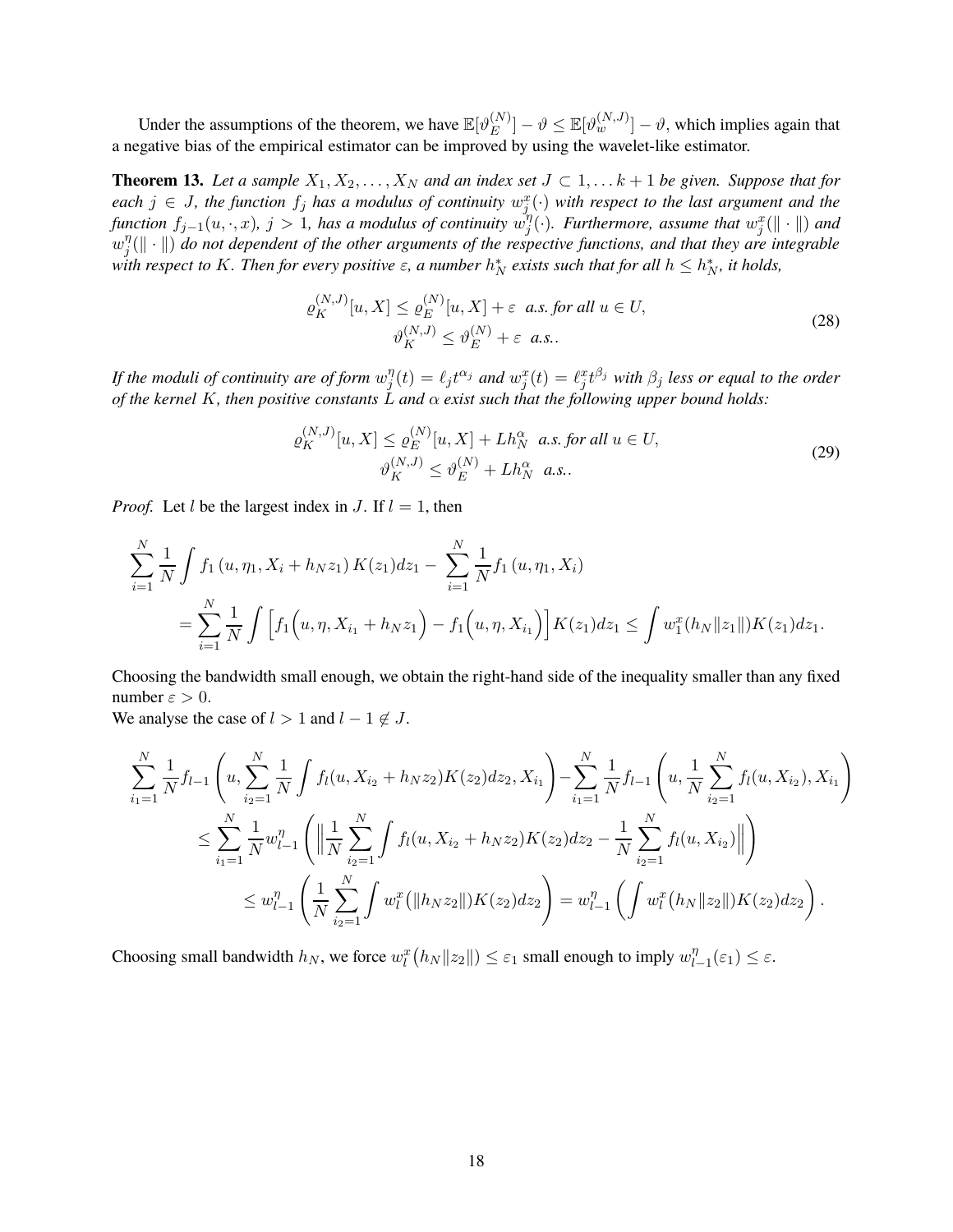It remains to consider the case of  $l > 1$  and  $l - 1 \in J$ . The following chain of inequalities holds:

$$
\sum_{i_1=1}^{N} \frac{1}{N} \int f_{l-1} \left( u, \sum_{i_2=1}^{N} \frac{1}{N} \int f_l(u, X_{i_2} + h_N z_2) K(z_2) dz_2, X_{i_1} + h_N z_1 \right) K(z_1) dz_1
$$
\n
$$
- \sum_{i_1=1}^{N} \frac{1}{N} f_{l-1} \left( u, \frac{1}{N} \sum_{i_2=1}^{N} f_l(u, X_{i_2}), X_{i_1} \right)
$$
\n
$$
= \sum_{i_1=1}^{N} \frac{1}{N} \int \left[ f_{l-1} \left( u, \sum_{i_2=1}^{N} \frac{1}{N} \int f_l(u, X_{i_2} + h_N z_2) K(z_2) dz_2, X_{i_1} + h_N z_1 \right) \right. \\ \left. - f_{l-1} \left( u, \frac{1}{N} \sum_{i_2=1}^{N} f_l(u, X_{i_2}), X_{i_1} + h_N z_1 \right) \right] K(z_1) dz_1
$$
\n
$$
+ \sum_{i_1=1}^{N} \frac{1}{N} \int \left[ f_{l-1} \left( u, \sum_{i_2=1}^{N} \frac{1}{N} f_l(u, X_{i_2}), X_{i_1} + h_N z_1 \right) - f_{l-1} \left( u, \frac{1}{N} \sum_{i_2=1}^{N} f_l(u, X_{i_2}), X_{i_1} \right) \right] K(z_1) dz_1
$$
\n
$$
\leq \sum_{i_1=1}^{N} \frac{1}{N} \int w_{l-1}^n \left( \left\| \frac{1}{N} \sum_{i_2=1}^{N} \int f_l(u, X_{i_2} + h_N z_2) K(z_2) dz_2 - \frac{1}{N} \sum_{i_2=1}^{N} f_l(u, X_{i_2}) \right\| \right) K(z_1) dz_1
$$
\n
$$
+ \sum_{i_1=1}^{N} \frac{1}{N} \int w_{l-1}^x \left( \left\| h_N z_1 \right\| \right) K(z_1) dz_1
$$
\n
$$
\leq \int w_{l-1}^{\eta} \left( \frac{1}{N} \sum_{i_2=
$$

Again, choosing the bandwidth small enough, we obtain the right-hand side of the inequality smaller than any fixed number  $\varepsilon > 0$ .

Proceeding from  $l$  to the smallest index in  $J$  by the same line of arguments, we obtain the first part of the statements.

Suppose now that  $w_1^x(t) = \ell_1 t^{\alpha_1}$ ,  $w_2^x(t) = \ell_2 t^{\alpha_2}$  and  $w_1^{\eta}$  $\eta_1^{\eta}(t) = \ell_3 t^{\alpha_3}$ . Without loss of generality, we may assume that  $\ell_1 = \ell_2 = \ell_3 = \ell$ . We obtain at the right-hand side of inequality [\(30\)](#page-18-0) the following quantity:

<span id="page-18-0"></span>
$$
w_1^{\eta} \Big( \int w_2^x (h_N ||z_2||) K(z_2) dz_2 \Big) + \int w_1^x (h_N ||z_1||) K(z_1) dz_1
$$
  
= 
$$
w_1^{\eta} \left( \ell h_N^{\alpha_2} \int ||z_2||^{\alpha_2} K(z_2) dz_2 \right) + \ell h_N^{\alpha_1} \int ||z_1||^{\alpha_1} K(z_1) dz_1
$$
  
= 
$$
\ell \left( \ell h_N^{\alpha_2} m_{\alpha_2}(K) \right)^{\alpha_3} + \ell h_N^{\alpha_1} m_{\alpha_1}(K)
$$

Assuming that  $h_N < 1$ , we obtain

$$
w_1^{\eta} \left( \int w_2^x (h_N \|z_2\|) K(z_2) dz_2 \right) + \int w_1^x (h_N \|z_1\|) K(z_1) dz_1 \leq \ell h_N^{\alpha} \left( \ell^{\alpha_3} m_{\alpha_2}^{\alpha_3}(K) + m_{\alpha_1}(K) \right).
$$

Setting  $L = \ell(\ell^{\alpha_3} m_{\alpha_2}^{\alpha_3}(K) + m_{\alpha_1}(K))$ , we obtain inequality [\(29\)](#page-17-0) for the composite functional in the case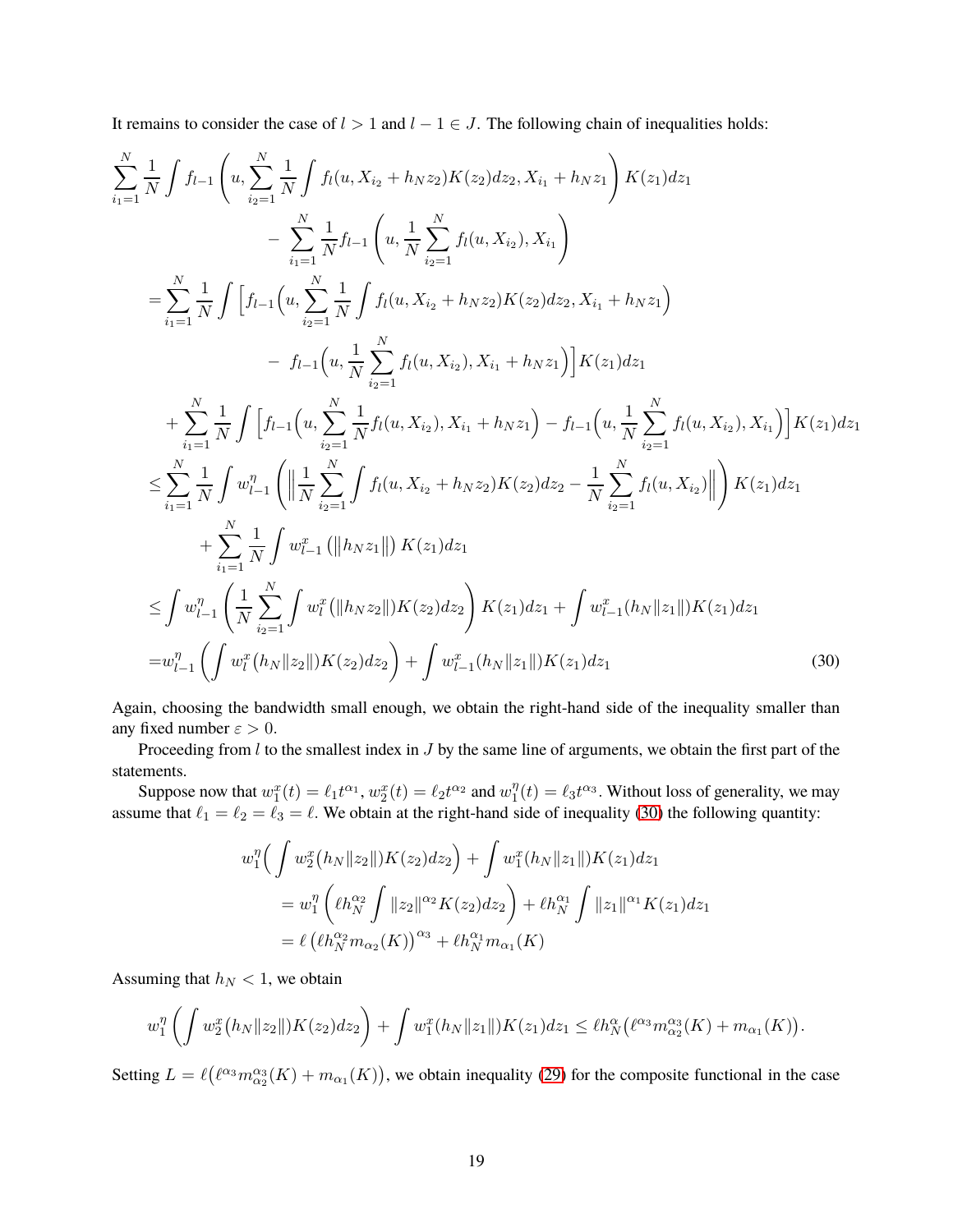of two functions. Consequently,

$$
\min_{u \in U} \varrho_K^{(N,J)}[u, X] \le \varrho_K^{(N,J)}[u_E, X] \le \varrho_E^{(N)}[u_E, X] + Lh_N^{\alpha}
$$
  
= 
$$
\min_{u \in U} \varrho_E^{(N)}[u, X] + Lh_N^{\alpha}
$$
 a.s.

We have observed that when the modulus of continuity is of Hölder form, then the upper bound has more explicit dependence on the sample size. Under the assumptions of Theorem [11](#page-14-2) and Theorem [13,](#page-17-1) the kernel estimator with sufficiently small bandwidth  $h_N$  is less biased than the empirical one, when the latter has negative bias.

**Theorem 14.** *Under the assumptions of Theorem [11](#page-14-2) and Theorem [13](#page-17-1) with Hölder modulus of continuity, a*  $\it positive$  number  $h_N^*$  exists, such that whenever  $h_N\in(0,h_N^*)$  the following relations holds with the constants  $L$  *and*  $\alpha$  *from* [\(29\)](#page-17-0).

$$
\left|\mathbb{E}[\vartheta_K^{(N,J)}] - \vartheta\right| \le \left|\mathbb{E}[\vartheta_E^{(N)}] - \vartheta\right|.
$$
\n(31)

$$
\mathbb{E}\left|\vartheta_K^{(N,J)} - \mathbb{E}[\vartheta_K^{(N,J)}]\right| \le \mathbb{E}\left|\vartheta_E^{(N)} - \mathbb{E}[\vartheta_E^{(N)}]\right| + Lh_N^{\alpha},\tag{32}
$$

$$
\left(\mathbb{E}[(\vartheta_K^{(N,J)} - \mathbb{E}[\vartheta_K^{(N,J)}])^2]\right)^{\frac{1}{2}} \le \left(\mathbb{E}(\vartheta_E^{(N)} - \mathbb{E}[\vartheta_E^{(N)})^2\right)^{\frac{1}{2}} + Lh_N^{\alpha}
$$
\n(33)

$$
\left(\mathbb{E}\left[\left(\vartheta_K^{(N,J)}-\vartheta\right)^2\right]\right)^{\frac{1}{2}} \le \left(\mathbb{E}\left[\left(\vartheta_E^{(N)}-\vartheta\right)^2\right]\right)^{\frac{1}{2}} + Lh_N^{\alpha}.\tag{34}
$$

*Proof.* If the empirical estimator  $\vartheta_E^{(N)}$  $\mathbb{E}^{(N)}$  has a bias  $b < 0$ , then for any  $\varepsilon \leq -2b$ , we have

$$
b = \mathbb{E}[\vartheta_E^{(N)}] - \vartheta \le \mathbb{E}[\vartheta_K^{(N,J)}] - \vartheta \le \mathbb{E}[\vartheta_E^{(N)}] - \vartheta - 2b = -b
$$

Thus  $\left|\mathbb{E}[\vartheta_K^{(N,J)}] - \vartheta\right| \leq \left|\mathbb{E}[\vartheta_E^{(N)}\right|$  $\binom{N}{E}$  –  $\vartheta$ , showing [\(31\)](#page-19-0). Recall the relations [\(29\)](#page-17-0) and [\(21\)](#page-14-3):

<span id="page-19-5"></span><span id="page-19-4"></span><span id="page-19-3"></span><span id="page-19-1"></span><span id="page-19-0"></span>
$$
\vartheta_E^{(N)} \le \vartheta_K^{(N,J)} \le \vartheta_E^{(N)} + L h_N^{\alpha}.
$$
\n(35)

This entails additionally,  $-\mathbb{E}[\vartheta_E^{(N)}]$  $\mathbb{E}_{E}^{(N)}]-L h_N^\alpha \le -\mathbb{E}[\vartheta^{(N,J)}_K]\ge -\mathbb{E}[\vartheta^{(N)}_E]$  $\binom{N}{E}$ . Adding the two relations together, we get

<span id="page-19-2"></span>
$$
\vartheta_E^{(N)} - \mathbb{E}[\vartheta_E^{(N)}] - L h_N^{\alpha} \le \vartheta_K^{(N,J)} - \mathbb{E}[\vartheta_K^{(N,J)}] \le \vartheta_E^{(N)} - \mathbb{E}[\vartheta_E^{(N)}] + L h_N^{\alpha}.
$$
\n(36)

We consider  $U = \vartheta_K^{(N,J)} - \mathbb{E}[\vartheta_K^{(N,J)}]$  and  $V = \vartheta_E^{(N)} - \mathbb{E}[\vartheta_E^{(N)}]$  $E^{(N)}$ ] and infer that

$$
\mathbb{E}|\vartheta_K^{(N,J)} - \mathbb{E}[\vartheta_K^{(N,J)}]\| = \mathbb{E}|U| \le \mathbb{E}|V| + \mathbb{E}|U - V| \le \mathbb{E}|V| + L h_N^{\alpha}
$$

$$
= \mathbb{E}|\vartheta_E^{(N)} - \mathbb{E}[\vartheta_E^{(N)}]\| + L h_N^{\alpha},
$$

which proves inequality [\(32\)](#page-19-1). Further, we consider U and V as random variables in  $\mathcal{L}_2$ . Using [\(36\)](#page-19-2) again and the triangle inequality for the norm, we get

$$
\left(\mathbb{E}[(\vartheta_K^{(N,J)} - \mathbb{E}[\vartheta_K^{(N,J)}])^2]\right)^{\frac{1}{2}} = \|U\|_{\mathcal{L}_2} \le \|V\|_{\mathcal{L}_2} + \|U - V\|_{\mathcal{L}_2}
$$
  

$$
\le \|V\|_{\mathcal{L}_2} + Lh_N^{\alpha} = \left(\mathbb{E}[(\vartheta_E^{(N)} - \mathbb{E}[\vartheta_E^{(N)}])^2]\right)^{\frac{1}{2}} + Lh_N^{\alpha}.
$$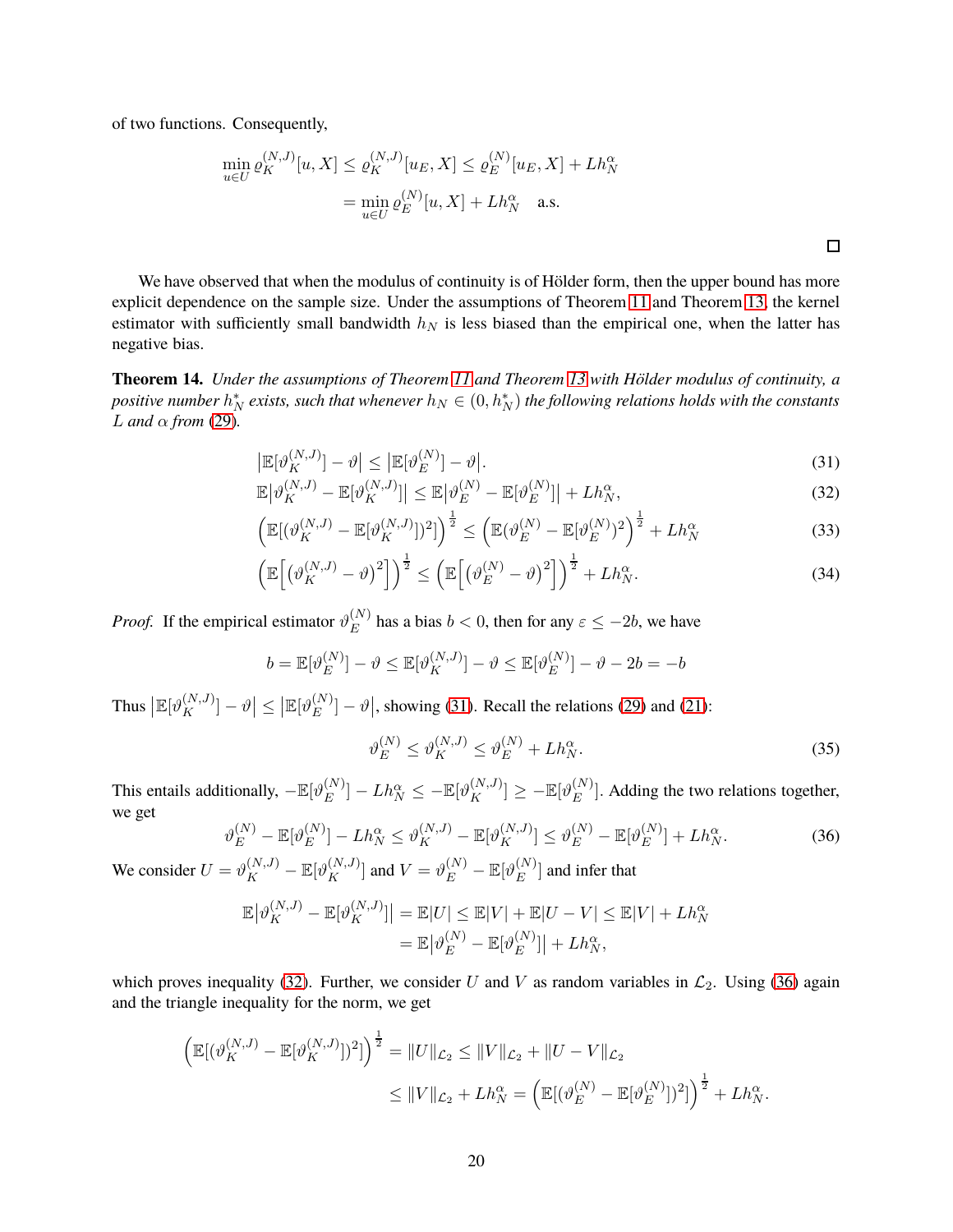This proves [\(33\)](#page-19-3). Now, we turn to the upper bound on the error of the kernel estimator. Using inequalities [\(35\)](#page-19-4), we get

$$
|\vartheta_K^{(N,J)} - \vartheta| \le |\vartheta_E^{(N)} - \vartheta| + |\vartheta_K^{(N,J)} - \vartheta_E^{(N)}| \le |\vartheta_E^{(N)} - \vartheta| + L h_N^{\alpha}.
$$

Denoting  $Y = |\vartheta_K^{(N,J)} - \vartheta|$  and  $W = |\vartheta_E^{(N)} - \vartheta|$ , we view Y and W as two non-negative random variables in  $\mathcal{L}_2$ . Recall that  $\mathcal{L}_2$  is a Banach lattice and therefore, the relation between Y and W entails the same relation between their  $\mathcal{L}_2$ -norms, i.e.,

$$
\left(\mathbb{E}\big[(\vartheta_K^{(N,J)}-\vartheta] \big)^2\right)^{\frac{1}{2}}=\|Y\|_{\mathcal{L}_2}\leq \|W\|_{\mathcal{L}_2}+Lh_N^{\alpha}=\left(\mathbb{E}\big[(\vartheta_E^{(N)}-\vartheta] \big)^2\big]\right)^{\frac{1}{2}}+Lh_N^{\alpha}.
$$

This shows [\(34\)](#page-19-5) and completes the proof.

We note that the same results apply for the relations between  $\vartheta^{(N)}_E$  $E_E^{(N)}$  and  $\vartheta_K^{(N,J)}$ , as defined in the beginning of this section.

## <span id="page-20-0"></span>**5 Applications to measures of risk**

We return to the examples discussed at the beginning of section [3.](#page-7-0) We have considered a mean-semi-deviation of order  $p \geq 1$  and a higher order inverse measure of risk for a portfolio problem. We shall verify the applicability of our consistency results. Recall that the mean-semi-deviation portfolio optimization has the objective

$$
\varrho_1[u,X] = -\mathbb{E}[u^\top X] + \kappa \Big[\mathbb{E}\big[\big(\max\{0, \mathbb{E}[u^\top X] - u^\top X\}\big)^p\big]\Big]^{\frac{1}{p}},
$$

where  $\kappa \in [0, 1]$  and the random vector X comprises the random returns of the potential investments. We have represented this measure as a composition of three functions:

$$
f_1(u, \eta_1, x) = -u^{\top} x + \kappa \eta_1^{\frac{1}{p}}, \quad f_2(u, \eta_2, x) = (\max\{0, \eta_2 - u^{\top} x\})^p, \quad f_3(u, x) = u^{\top} x.
$$

The empirical, the smoothed, and the kernel estimators are consistent because the assumptions of Theorem [9](#page-11-2) are obviously satisfied.

In order to obtain strong consistency, or to verify the strong law of large numbers for the smoothed estimators, we need to discuss the uniform continuity assumption. The functions  $f_1$ , and  $f_3$  have a modulus of continuity  $w(t) = c_1 t$ , where  $c_1$  is the maximum of the norm of  $u \in U$ . Indeed,

$$
|f_1(u, \eta_1, x+z) - f_1(u, \eta_1, x)| = |u^\top z| \le c_1 ||z||,
$$

where the last inequality is the Cauchy-Schwartz inequality. The modulus is independent of u and  $\eta_1$  and it is K-integrable for any kernel K, satisfying assumptions (k1) and (k2) with  $s > 1$ .

The function  $f_2(u, \eta_2, x)$  for  $p > 1$  is continuously differentiable with respect to x. We use the meanvalue theorem with  $\zeta \in [0, 1]$  to obtain

$$
\left| \left( \max\{0, \eta_2 - \langle u, x + z \rangle\} \right)^p - \left( \max\{0, \eta_2 - \langle u, x \rangle\} \right)^p \right| = \left| \left\langle \frac{\partial}{\partial x} f_2(u, \eta_2, x + \zeta z), z \rangle \right|
$$
  
\n
$$
\leq p \max |\eta_2 - \langle u, x + \zeta z \rangle|^{p-1} |\langle u, z \rangle|
$$
  
\n
$$
\leq p \max \left( |\eta_2| + \|u\| \|x + \zeta z\| \right)^{p-1} \|u\| \|z\|
$$
  
\n
$$
\leq p c_1 \max \left( 1, \left( |c_2 + c_1 \|x\| + c_1 \|z\| \right)^{p-1} \right) \|z\|.
$$

 $\Box$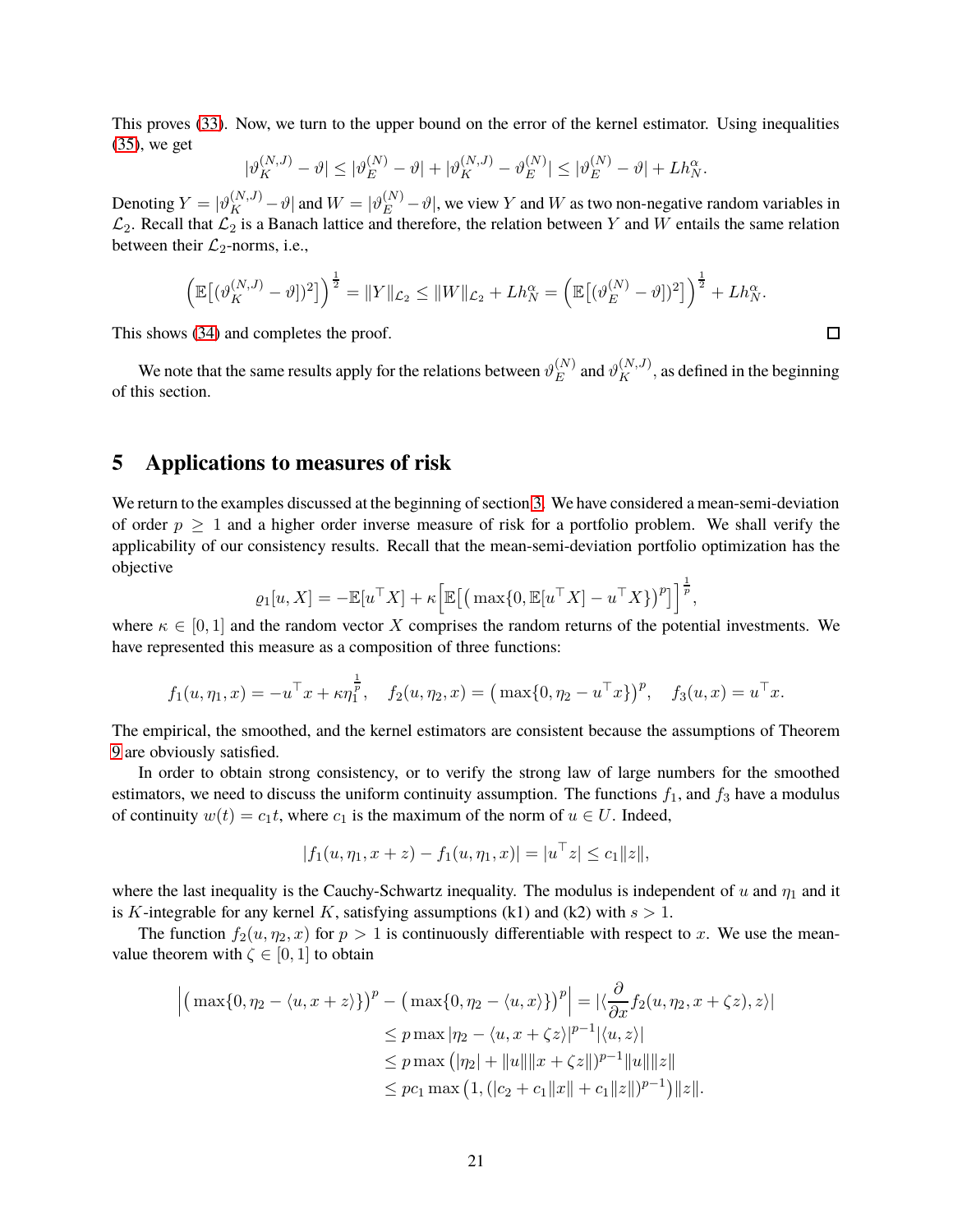In the last inequality, we have used the compactness of  $I_2$ , denoting  $c_2 = \max\{|\eta_2|; \eta_2 \in I_2\}$  The existence of the modulus of continuity is guaranteed when the second argument is in a compact set. We also see, that we need a kernel with finite  $p$ -moment in order to apply our results. Therefore, it may be useful to smooth only the first and the third function instead of all three functions.

In the case of  $p = 1$ , we have the same modulus of continuity for  $f_2$  as for  $f_1$  and  $f_3$ . Indeed,

$$
\Big|\max\{0,\eta_2-\langle u,x+z\rangle\}-\max\{0,\eta_2-\langle u,x\rangle\}\Big||\langle u,z\rangle|\leq c\|z\|.
$$

Considering the inverse measures of risk  $\varrho[Y] = \min_{z \in \mathbb{R}} \left\{ z + \frac{1}{\alpha} [\mathbb{E}(\max(0, Y - z)^q)]^{1/q} \right\}$ , we note that similar analysis can be carried out as for the mean-semi-deviation model. In this case, the assumptions of Theorem [9](#page-11-2) are satisfied while the strong consistency results are applicable for the bounded case. We conclude that the consistency results hold for risk-averse portfolio optimization using those risk measures.

Additionally, consider the bias when the portfolio problems [\(4\)](#page-3-1) and [\(5\)](#page-3-0) are based on sampled data. We see that the assumptions of Theorem [11](#page-14-2) are satisfied with smoothing all or some functions in the composition. The function  $\eta \to (\max\{0, \eta - u^\top x\})^p$  is uniformly continuous with respect to  $\eta$  in a compact set. We analyze the dependence of the modulus of continuity on  $x$  in a similar way as above. We have

$$
\left| \left( \max\{0, \eta_1 - \langle u, x \rangle\} \right)^p - \left( \max\{0, \eta_2 - \langle u, x \rangle\} \right)^p \right| \le p \max |\eta - \langle u, x \rangle|^{p-1} |\eta|
$$
  

$$
\le p \max \left( |\eta| + ||u|| ||x|| \right)^{p-1} |\eta|
$$
  

$$
\le p c_1 \max \left( 1, \left( |c_2 + c_1 ||x|| \right)^{p-1} \right) |\eta|.
$$

The assumptions of Theorem [13](#page-17-1) are also satisfied with Lipschitz modulus of continuity when  $\mathcal X$  is bounded.

## <span id="page-21-0"></span>**6 Numerical Results**

In our numerical study, we have used the higher order measure of risk.

$$
\varrho[X] = \min_{u \in \mathbb{R}} \left\{ u + \frac{1}{\alpha} [\mathbb{E}(\max(0, X - u)^q)]^{1/q} \right\},\tag{37}
$$

with parameter  $q = 2$  and  $\alpha = 0.05$ . The functions representing  $\rho$  are:

$$
f_1(u, y) = u + \frac{1}{\alpha} u^{1/q},
$$
  $f_2(u, x) = [\max(0, x - u)]^q.$ 

We recall the resulting plug-in estimator

$$
\vartheta_E^{(N)} = \min_{u \in \mathbb{R}} \left\{ u + \frac{1}{\alpha} \left[ \frac{1}{N} \sum_{i=1}^N (\max(0, X_i - u))^q \right]^{1/q} \right\}.
$$

As shown in [\[10\]](#page-24-0), the empirical estimator is asymptotically normally distributed. However, as discussed in this paper, it exhibits a pronounced downward bias. We have compared  $\vartheta^{(N)}_E$  $E^{(1)}$  to the following two estimators:

$$
\vartheta_K^{(N)} = \min_{u \in \mathbb{R}} \left\{ u + \frac{1}{\alpha} \left[ \frac{1}{N} \sum_{i=1}^N \int (\max(0, x - u))^q \frac{1}{h} K(\frac{x - X_i}{h}) dx \right]^{1/q} \right\}
$$
(38)

$$
\vartheta_w^{(N)} = \min_{u \in \mathbb{R}} \left\{ u + \frac{1}{\alpha} \left[ \int (\max(0, x - u))^q \tilde{d}_{N,j}(x) dx \right]^{1/q} \right\}.
$$
 (39)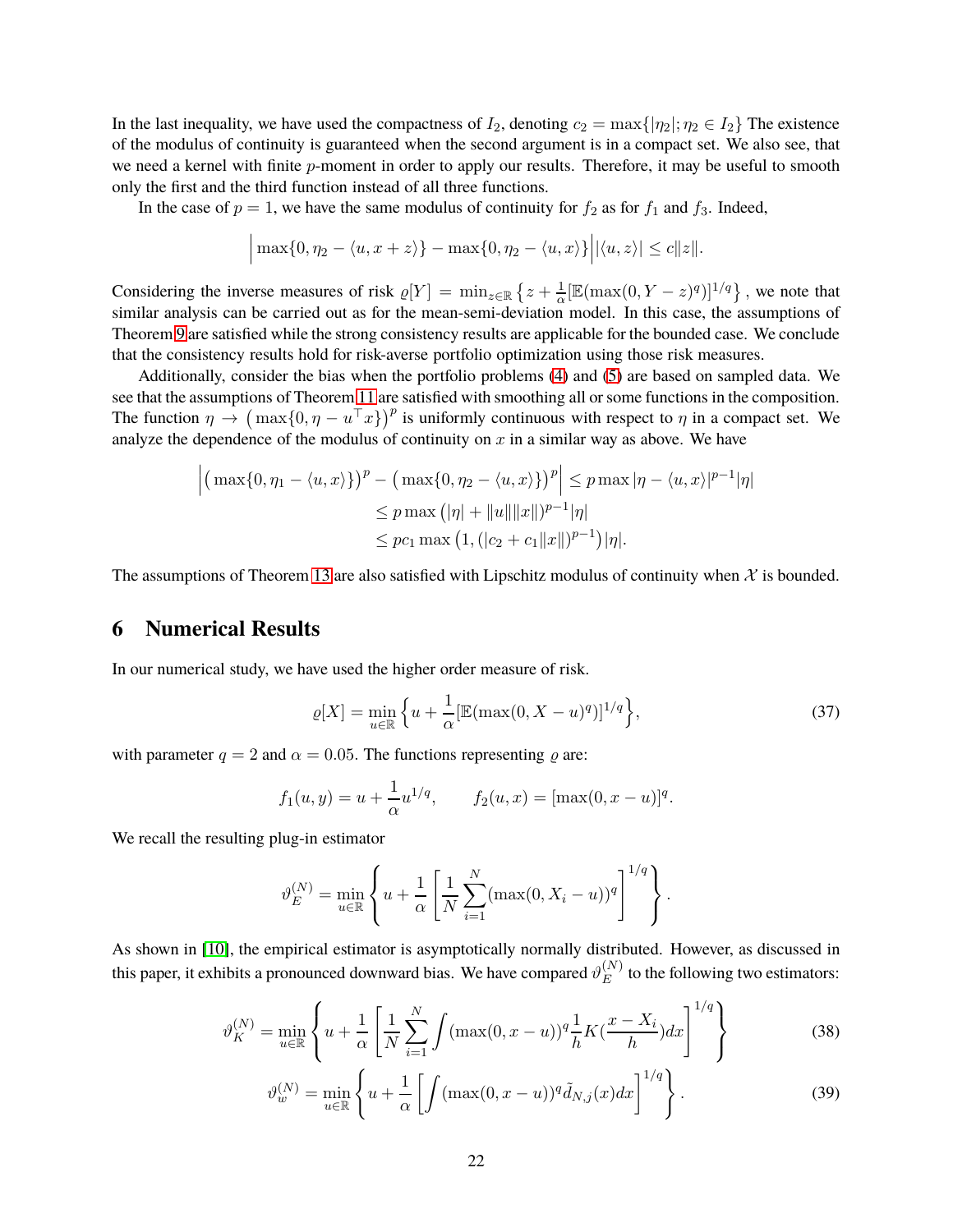All across in the simulations below, we have estimated the bias based on 500 simulations. For the wavelet estimator, we have experimented with both [\(18\)](#page-12-2) and [\(19\)](#page-13-1) forms of  $\phi$ . Both of them are first order splines in the sense that they are only orthogonal to polynomials of degree one. For the kernel estimator, we have experimented with the Gaussian kernel, the uniform kernel  $K(x) = \frac{1}{2h_N}$  with support on  $|x| \le h_N$ , and the Epanechnikov kernel  $K(x) = \frac{3}{4}(1 - x^2)$  on the support:  $|x| \le h_N$ .

In the first series of experiments, we simulated observations from the normal distribution  $X \sim \mathcal{N}(10, 3)$ . We took  $\alpha = 0.05$  and  $q = 2$ . The optimal  $u^* = 14.5048$  is determined using numerical integration end the resulting "true"  $\vartheta_0 = 15.5163$  as the value of the risk.

We use the bandwidth calculated according to the formula  $1.06\hat{\sigma}N^{-\frac{1}{5}}$ , where  $\hat{\sigma}$  is the estimated standard deviation of the data.

| N   | kernel         | bias-kernel | variance-kernel | bias-plug-in | variance-plug-in |
|-----|----------------|-------------|-----------------|--------------|------------------|
| 100 | <b>Uniform</b> | $-0.6095$   | 0.5893          | $-1.1896$    | 0.5754           |
| 200 | Uniform        | $-0.3930$   | 0.5132          | $-0.7891$    | 0.5350           |
| 500 | Uniform        | $-0.1655$   | 0.3482          | $-0.3236$    | 0.4099           |
| 100 | Epanechnikov   | $-0.7254$   | 0.5813          | $-1.1896$    | 0.5754           |
| 200 | Epanechnikov   | $-0.4852$   | 0.5168          | $-0.7891$    | 0.5350           |
| 500 | Epanechnikov   | $-0.2164$   | 0.3641          | $-0.3236$    | 0.4099           |
| 100 | Gaussian       | $-0.6095$   | 0.5893          | $-1.1896$    | 0.5754           |
| 200 | Gaussian       | $-0.3930$   | 0.5132          | $-0.7891$    | 0.5350           |
| 500 | Gaussian       | $-0.1655$   | 0.3482          | $-0.3236$    | 0.4099           |

The numerical results for the kernel estimator are reported in the following tables.

In our numerical experiments, we tried to check if using the wavelet-based estimator with the universal resolution level  $j^* = \log_2 N/5$  offers a good solution. We have the following results:

|     | bias-wavelet | variance-wavelet | bias-plug-in | variance-plug-in |
|-----|--------------|------------------|--------------|------------------|
| .00 | $-0.6430$    | 0.6054           | $-1.1668$    | 0.6375           |
| 200 | $-0.3728$    | 0.4879           | $-0.7677$    | 0.5382           |
| 500 | $-0.1016$    | 0 2842           | $-0.2996$    | 0.3525           |

These outcomes also confirm that the results obtained by the kernel method and by the generalized kernel, the wavelet-based method, are very close.

In a second series of experiments, we used the t distribution with various degrees of freedom  $\nu$  such as 6, 8 and 60, with the data shifted to have the same mean of 10 as the normal simulated data before. The performance with respect to bias reduction was similar to the normal case. We present below the outcomes for the same parameters of the risk measure and some combinations of degrees of freedom and sample sizes. The variances of the t-distributed variables are finite and even smaller than the variance of the normal random variables before. However, the heavier tails of the  $t$  distribution in combination with the nonlinearity of the transformation defining the risk adversely affect the quality of the limiting normal approximation and as a consequence, a bias correction is welcome. It was pleasing to see that the same universal resolution level  $j^* = \log_2 N/5$  that was used in the normal case did a very good job also in the case of the t distribution. As before, another pleasing aspect of the procedure was that the bias reduction was accompanied by a slight reduction of the variance, as well.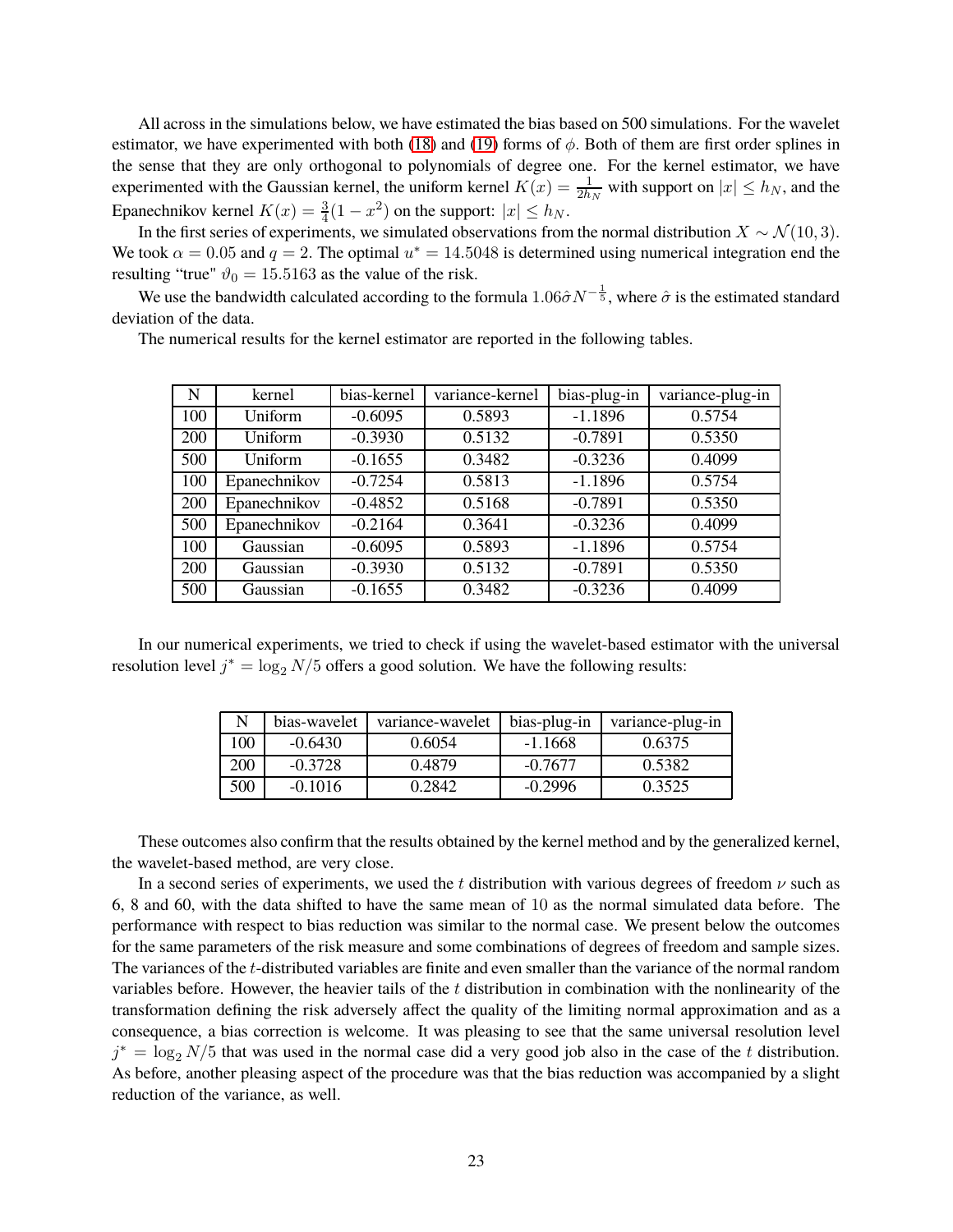| N   | df | bias-wavelet | variance-wavelet | bias-plug-in | variance-plug-in |
|-----|----|--------------|------------------|--------------|------------------|
| 100 | 6  | $-1.6239$    | 1.3681           | $-2.1477$    | 1.4114           |
| 200 | 6  | $-1.2090$    | 1.4265           | $-1.5892$    | 1.4979           |
| 500 | 6  | $-0.5870$    | 1.9387           | $-0.7453$    | 2.1290           |
| 100 | 8  | $-1.0266$    | 0.9092           | $-1.5532$    | 0.9622           |
| 200 | 8  | $-0.6814$    | 0.9434           | $-1.0694$    | 1.0175           |
| 500 | 8  | $-0.3029$    | 1.0214           | $-0.480$     | 1.1519           |
| 100 | 60 | $-0.2176$    | 0.2182           | $-0.7692$    | 0.2506           |
| 200 | 60 | $-0.0788$    | 0.1745           | $-0.5058$    | 0.2171           |
| 500 | 60 | 0.0490       | 0.0935           | $-0.2092$    | 0.1366           |

The results for the kernel estimator are reported in the following tables

| N   | dg | kernel  | bias-kernel | variance-kernel | bias-plug-in | variance-plug-in |
|-----|----|---------|-------------|-----------------|--------------|------------------|
| 100 | 6  | Uniform | $-1.9800$   | 1.3440          | $-2.1343$    | 1.3150           |
| 200 | 6  | Uniform | $-1.4528$   | 1.5973          | $-1.5649$    | 1.5886           |
| 500 | 6  | Uniform | $-0.7694$   | 1.6350          | $-0.7952$    | 1.6624           |
| 100 | 8  | Uniform | $-1.4044$   | 1.2057          | $-1.5452$    | 1.1805           |
| 200 | 8  | Uniform | $-0.9433$   | 1.2299          | $-1.0468$    | 1.2207           |
| 500 | 8  | Uniform | $-0.4875$   | 1.0281          | $-0.5126$    | 1.0460           |
| 100 | 60 | Uniform | $-0.6193$   | 0.2529          | $-0.7367$    | 0.2457           |
| 200 | 60 | Uniform | $-0.3776$   | 0.2168          | $-0.4642$    | 0.2158           |
| 500 | 60 | Uniform | $-0.1513$   | 0.1687          | $-0.1789$    | 0.1768           |

| N   | dg | kernel       | bias-kernel | variance-kernel | bias-plug-in | variance-plug-in |
|-----|----|--------------|-------------|-----------------|--------------|------------------|
| 100 | 6  | Epanechnikov | $-2.0119$   | 1.3370          | $-2.1343$    | 1.3150           |
| 200 | 6  | Epanechnikov | $-1.4790$   | 1.5954          | $-1.5649$    | 1.5886           |
| 500 | 6  | Epanechnikov | $-0.7782$   | 1.6435          | $-0.7952$    | 1.6624           |
| 100 | 8  | Epanechnikov | $-1.4336$   | 1.1996          | $-1.5452$    | 1.1805           |
| 200 | 8  | Epanechnikov | $-0.9675$   | 1.2299          | $-1.0468$    | 1.2207           |
| 500 | 8  | Epanechnikov | $-0.4960$   | 1.0336          | $-0.5126$    | 1.0460           |
| 100 | 60 | Epanechnikov | $-0.6436$   | 0.2510          | $-0.7367$    | 0.2457           |
| 200 | 60 | Epanechnikov | $-0.3979$   | 0.2166          | $-0.4642$    | 0.2158           |
| 500 | 60 | Epanechnikov | $-0.1606$   | 0.1710          | $-0.1789$    | 0.1768           |

## **7 Conclusion**

In a summary, we have suggested a simple and computationally inexpensive procedure to reduce the slowly diminishing downward bias that plagues the solutions to modern risk management problems where the risk functional as a rule is a composite one. This procedure is of significant practical interest. Besides the theoretical backing of the risk reduction effect provided by our smoothed estimators, we have demonstrated the effect by comparing empirical sample-based optimization of composite functionals and kernel-based composite optimization. We also observed numerically the pleasant effect that the bias reduction is accompanied by a slight reduction of the variance of the risk estimator.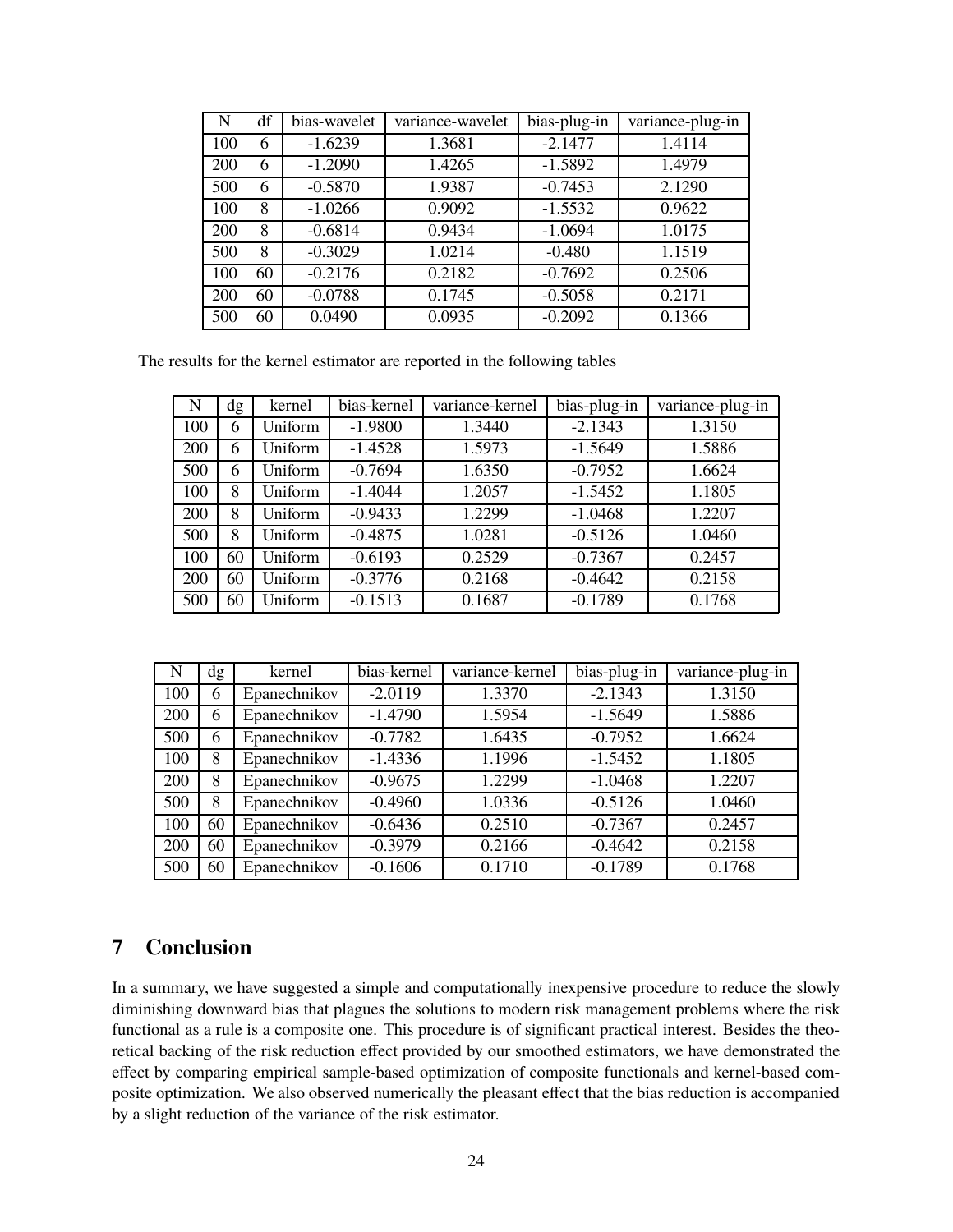Our theoretical results indicate that, if the goal is to reduce the bias of the empirical estimator  $\vartheta_E^{(N)}$  $E^{\left(1\right)}$  by replacing it with a kernel-based  $\vartheta_K^{(N)}$  then under mild conditions on the order of the optimal bandwidth for the kernel-based estimator of  $\vartheta$  coincides with the order of the optimal bandwidth for the kernel estimator of the density of the data if we assumed that one exists. Similarly, if we choose to use the generalized kernelbased estimator of  $\vartheta$  for the same purpose then the order of the optimal resolution level coincides with the order of the optimal resolution level for the generalized kernel estimator of the density of the data.

The development of a parallel theory about the optimal with respect to the chosen kernel bandwidth is beyond the scope of this paper. Including the composition of functions in the search would result in a problem whose level of difficulty is higher than identifying the optimal bandwidth. We also point out to the discussion in [\[37,](#page-26-12) Section 1.2.4], which shows that the approach on determining optimal bandwidth for a fixed data density can be seriously criticized. For practical purposes, one can choose the bandwidth that is recommended for estimating the data density and plug it in the estimator  $\vartheta_K^{(N)}$ . Analogously, we can choose the optimal resolution level  $j^*$  and plug it in the estimator  $\vartheta_w^{(N)}$ .

Many kernels and wavelet-based generalized kernels could be used to this end, with a variety of results presented in Section 7. The wavelet-based procedure has some advantages in that the suggested choice of resolution level seems to be universally valid (and hence more robust) for a large classes of distributions of X. The use of the other types of kernels requires more careful tailoring of the choice of the kernel bandwidth depending on the (typically unknown) distribution of  $X$ . In that sense using these kernels represents a less robust approach in comparison to the generalized wavelet kernel choice.

## <span id="page-24-1"></span>**References**

- <span id="page-24-4"></span>[1] Hilal Asi and John C. Duchi. Stochastic (Approximate) Proximal Point Methods: Convergence, Optimality, and Adaptivity, arXiv:1810.05633.
- [2] Bernd Bank, Jürgen Guddat, Diethard Klatte, Bernd Kummer, and Klaus Tammer. *Non-linear parametric optimization*. Springer, 1982.
- <span id="page-24-7"></span>[3] Antonio Cosma, Olivier Scaillet, and Rainer von Sachs. Multivariate wavelet-based shape preserving estimation for dependent observations. *Bernoulli*, 13(2):301–329, 2007.
- [4] Zhenyu Cui, Justin Kirkby, and Duy Nguyen. Nonparametric density estimation by b-spline duality. *Econometric theory*, 36(2):250–291, 2020.
- <span id="page-24-8"></span><span id="page-24-5"></span>[5] Richard M. Dudley. *Real analysis and probability.* Cambridge University Press, 2002.
- [6] Lubomir Dechevsky and Spiridon Penev. On shape-preserving probabilistic wavelet approximators. *Stochastic Analysis and Applications*, 15(2):187–215, 1997.
- <span id="page-24-6"></span>[7] Lubomir Dechevsky and Spiridon Penev. Shape-preserving wavelet estimators of cumulative distribution functions and densities. *Stochastic Analysis and Applications*, 16(3):423–462, 1998.
- <span id="page-24-3"></span><span id="page-24-2"></span>[8] Darinka Dentcheva and Yang Lin. Bias reduction in sample-based optimization. *arXiv preprint [arXiv:2103.07553](http://arxiv.org/abs/2103.07553)*, 2021.
- [9] Darinka Dentcheva and Spiridon Penev. Shape-restricted inference for lorenz curves using duality theory. *Statistics and Probability Letters*, 80:403–412, 2010.
- <span id="page-24-0"></span>[10] Darinka Dentcheva, Spiridon Penev, and Andrzej Ruszczyński. Statistical estimation of composite risk functionals and risk optimization problems. *Annals of the Institute of Statistical Mathematics*, 69(4):737–760, 2017.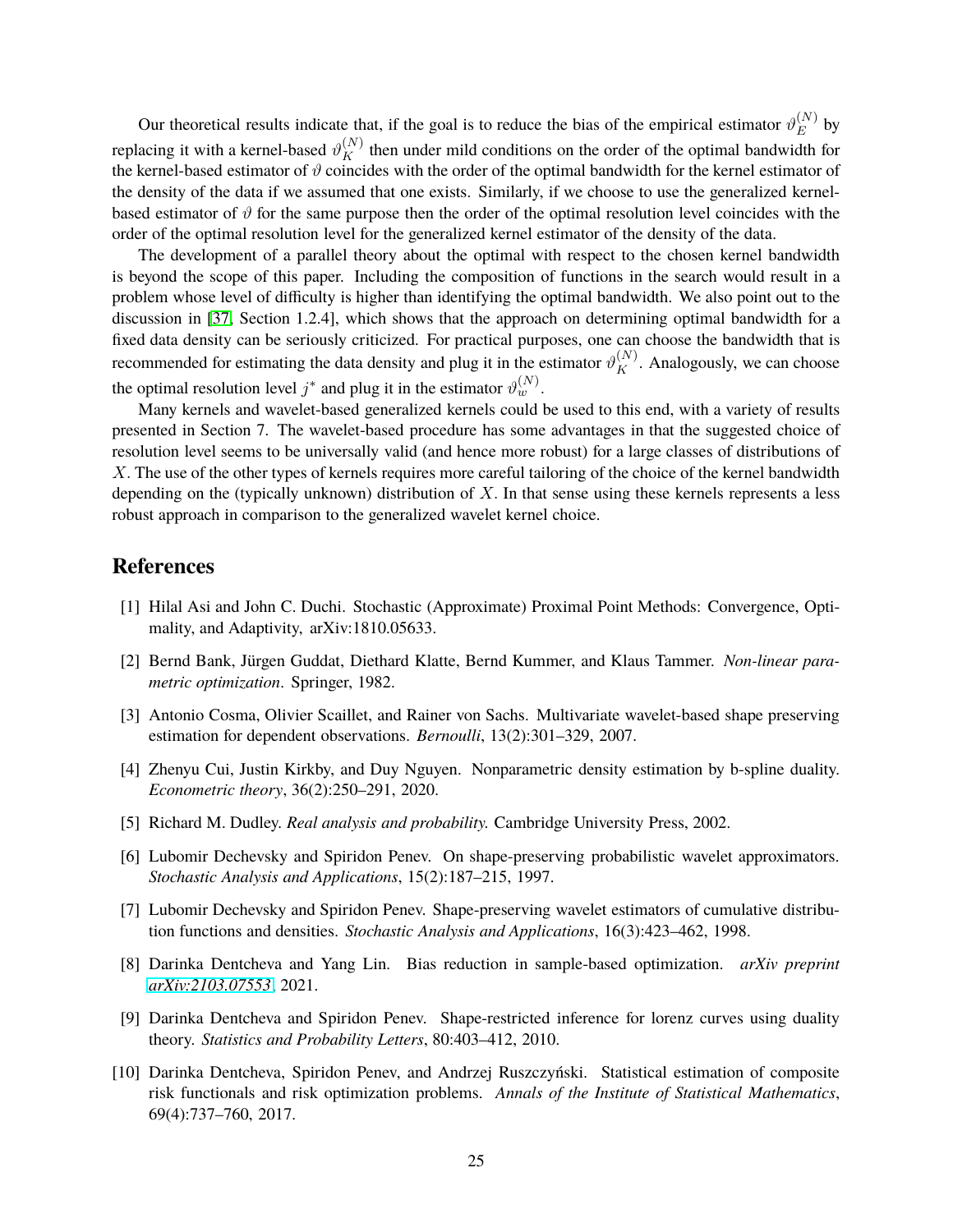- <span id="page-25-13"></span><span id="page-25-9"></span>[11] Darinka Dentcheva and Werner Roömisch. Stability and sensitivity of stochastic dominance constrained optimization models. *SIAM Journal on optimization*, 23(3):1672–1688, 2013.
- <span id="page-25-15"></span>[12] Darinka Dentcheva, Gregory J Stock, and Ludmyla Rekeda. Mean-risk tests of stochastic dominance. *Statistics & Risk Modeling*, 28(2):97–118, 2011.
- <span id="page-25-2"></span>[13] Bradley Efron. Bootstrap methods: another look at the jackknife. *The Annals of Statistics*, pages 1–26, 1979.
- <span id="page-25-4"></span>[14] Uwe Einmahl, David M. Mason, et al. Uniform in bandwidth consistency of kernel-type function estimators. *The Annals of Statistics*, 33(3):1380–1403, 2005.
- [15] Yuri M Ermoliev and Vladimir I Norkin. Sample average approximation method for compound stochastic optimization problems. *SIAM Journal on Optimization*, 23(4):2231–2263, 2013.
- <span id="page-25-3"></span>[16] Hans Föllmer and Alexander Schied. *Stochastic finance*. de Gruyter, 2016.
- <span id="page-25-1"></span>[17] Evarist Giné, Vladimir Koltchinskii, Joel Zinn, et al. Weighted uniform consistency of kernel density estimators. *The Annals of Probability*, 32(3B):2570–2605, 2004.
- [18] Evarist Giné and Richard Nickl. Uniform central limit theorems for kernel density estimators. *Probability Theory and Related Fields*, 141(3-4):333–387, 2008.
- <span id="page-25-16"></span><span id="page-25-10"></span>[19] Evarist Giné and Richard Nickl. Uniform limit theorems for wavelet density estimators. *The Annals of Statistics*, 37, 4: 1606–1646, 2009.
- [20] Nicole Gröwe and Werner Römisch. A stochastic programming model for optimal power dispatch: Stability and numerical treatment. In *Stochastic Optimization*, pages 111–139. Springer, 1992.
- <span id="page-25-5"></span>[21] Vincent Guigues and Werner Römisch. Sampling-based decomposition methods for multistage stochastic programs based on extended polyhedral risk measures. *SIAM Journal on Optimization*, 22(2):286– 312, 2012.
- <span id="page-25-12"></span><span id="page-25-11"></span>[22] Bruce L. Jones and Ricardas Zitikis. Empirical estimation of risk measures and related quantities. *North American Actuarial Journal*, 7:44–54, 2003.
- <span id="page-25-7"></span>[23] Volker Krätschmer and Denis Belomestny. Central limit theorems for law-invariant coherent risk measures. *Journal of Applied Probability*, 49:1–21, 2012.
- <span id="page-25-0"></span>[24] VI Norkin. Convergence of the empirical mean method in statistics and stochastic programming. *Cybernetics and Systems Analysis*, 28(2):253–264, 1992.
- [25] Georg Pflug and Werner Römisch. *Modeling, measuring and managing risk*. World Scientific, 2007.
- <span id="page-25-8"></span>[Pflug at al. (1998)] Georg Ch Pflug, Andrzej Ruszczynski, and Rüdiger Schultz. On the Glivenko-Cantelli problem in stochastic programming: Linear recourse and extensions. *Mathematics of Operations Research*, 23(1):204–220, 1998.
- <span id="page-25-14"></span>[26] Georg Pflug and Nancy Wozabal. Asymptotic distribution of law-invariant risk functionals. *Finance and Stochastics*, 14(3):397–418, 2010.
- <span id="page-25-6"></span>[27] Georg Pflug. Stochastic optimization and statistical inference. In: Handbooks in operations research and management science 10, (2003), 427 – 482.